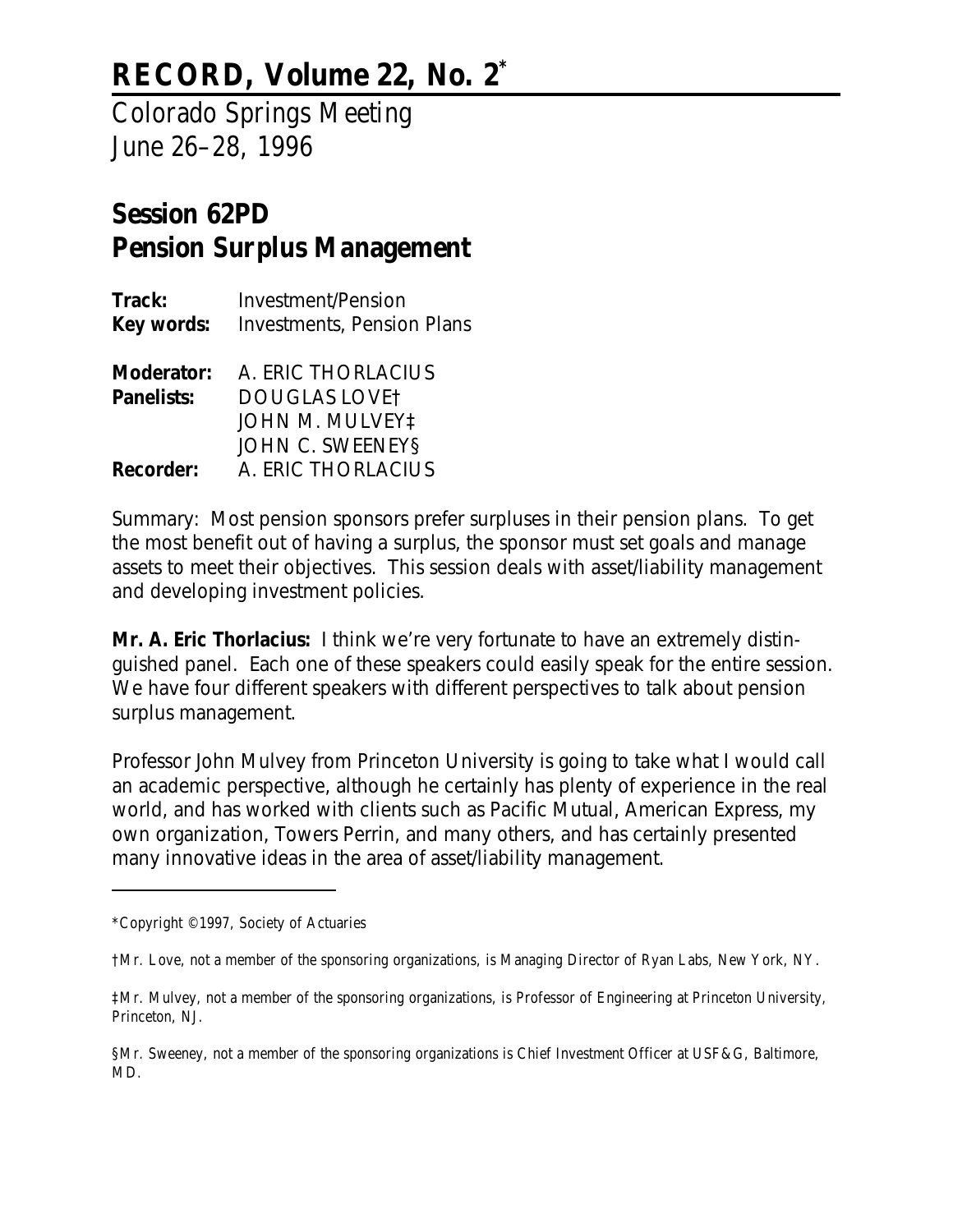Following him, we have John Sweeney, who is the chief investment officer of USF&G; and one of his responsibilities there is leading the pension fund management. John wears a number of hats, and has a long history in this area. He has done many innovative things. In addition to leading the pension fund, he also leads the investment management area within USF&G of an organization called Falcon Asset Management that has \$12 billion in assets.

Our next speaker was originally going to be Ron Ryan from Ryan Labs. Unfortunately, Ron was unable to make it, but I think we're privileged to have Douglas Love as his replacement. Doug is the managing director of Ryan Labs. For those of you who do not know, Ryan Labs has about \$7.5 billion under management, about half of which is pension fund money.

Finally, I will take the consulting perspective. I work for Towers Perrin, and have worked with a wide range of different pension situations. I'm going to turn it over to Professor Mulvey to begin.

**Mr. John M. Mulvey:** I'd like to describe some models that have been developed by various companies, and also just share with you some of the thoughts I had about where the direction of asset/liability modeling might be going in the future. The title I've given here is "Wealth Management Strategies for Long-Term Investors."

Actuaries have been superb at recognizing that decisions made today have important implications for the long term. You've developed effective methods for measuring the health of pension plans, insurance companies, etc. I wrote an article by the name of "It Always Pays To Look Ahead," and I think you can empathize with that title. However, as the world of finance has become more complex in global and scope, the actuarial profession will need more precise tools for evaluating financial health.

I teach at an engineering school at Princeton, and engineers study disasters quite often. And over the past years, we've had a number of financial disasters; the savings and loan debacle, Orange County's, Barings, Lloyds of London. These events, I believe, could have been largely avoided by employing the emerging technology for multiperiod asset/liability management. I will focus on this technology.

I have some references to share. One is notable. It's the handbook that North Holland has put out called *Finance,* and it's a 1,000-page reference on all the different, modern techniques in finance as of this year. So that's a good background reference, and I have written an article in there on asset/liability management.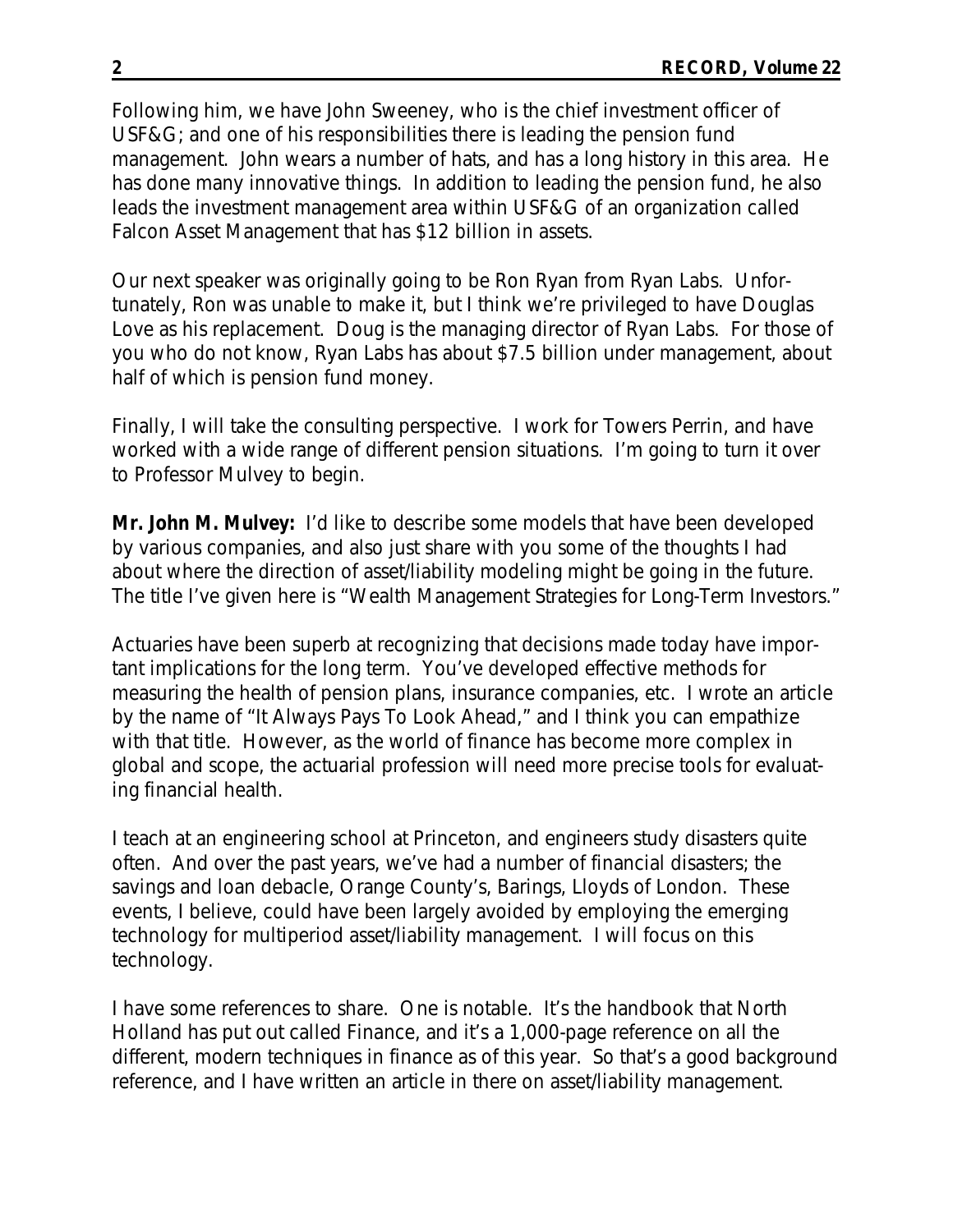Now, how do these disasters occur? First, let's think about the notion of risk and the many faces of risk. Most indicators of risk, such as data or volatility, involve individual securities. Some measures attempt to assess the overall risk into the entire market.

Asset/liability systems depict a natural evolution in their progress of risk analysis. These steps can be depicted as a risk-analysis ladder. This is our risk analysis ladder. And as in a tennis ladder, which some of you might have been in recently, it gets more difficult as you move up this ladder. At the bottom of the ladder, we look at individual securities and analyzing risk as we saw before. Then one looks at the second rung, which is Markowitz's model, mean variance or other indicators of risk for general markets.

As we start to move up the ladder, we end up with more complexity; looking at the dynamics of asset-only markets, moving into dynamic asset/liability models, and finally what I call total integrated risk management where you're considering not only the assets and the liabilities of an organization, but also the goals of an organization. So this is called total integrated risk management. At the top, full organizational risks are evaluated and managed, including one's goals. Most financial organizations occupy the first two rungs.

They fail to integrate the long-term impacts of their investment or liability management decisions on the total organization. In this regard, the financial disasters such as Orange County's are a result of not seeing where you were driving. Certainly, a sailor would not go out and bog without radar. How should a large institution or wealthy individual make critical strategic decisions without a radar-like system to help them to see further into the future?

Consider the long-term implications of today's decisions. A simple illustration is apparent, e.g., who puts aside money each year in order to reach a goal in several years such as funding a child's tuition or purchasing a retirement annuity. I face a decision of this type; I have three children, eleven years old, eight years old, and seven years old, who are headed for private universities, and perhaps, even Princeton.

How much should I save each year? I'm going to start today and put some money aside, and whenever I do this I have to add a little bit. Eric, do you want to add a little bit to the ink on there because the tuition keeps going up 3–5% above inflation each year?

**Mr. Thorlacius:** Add to income each year?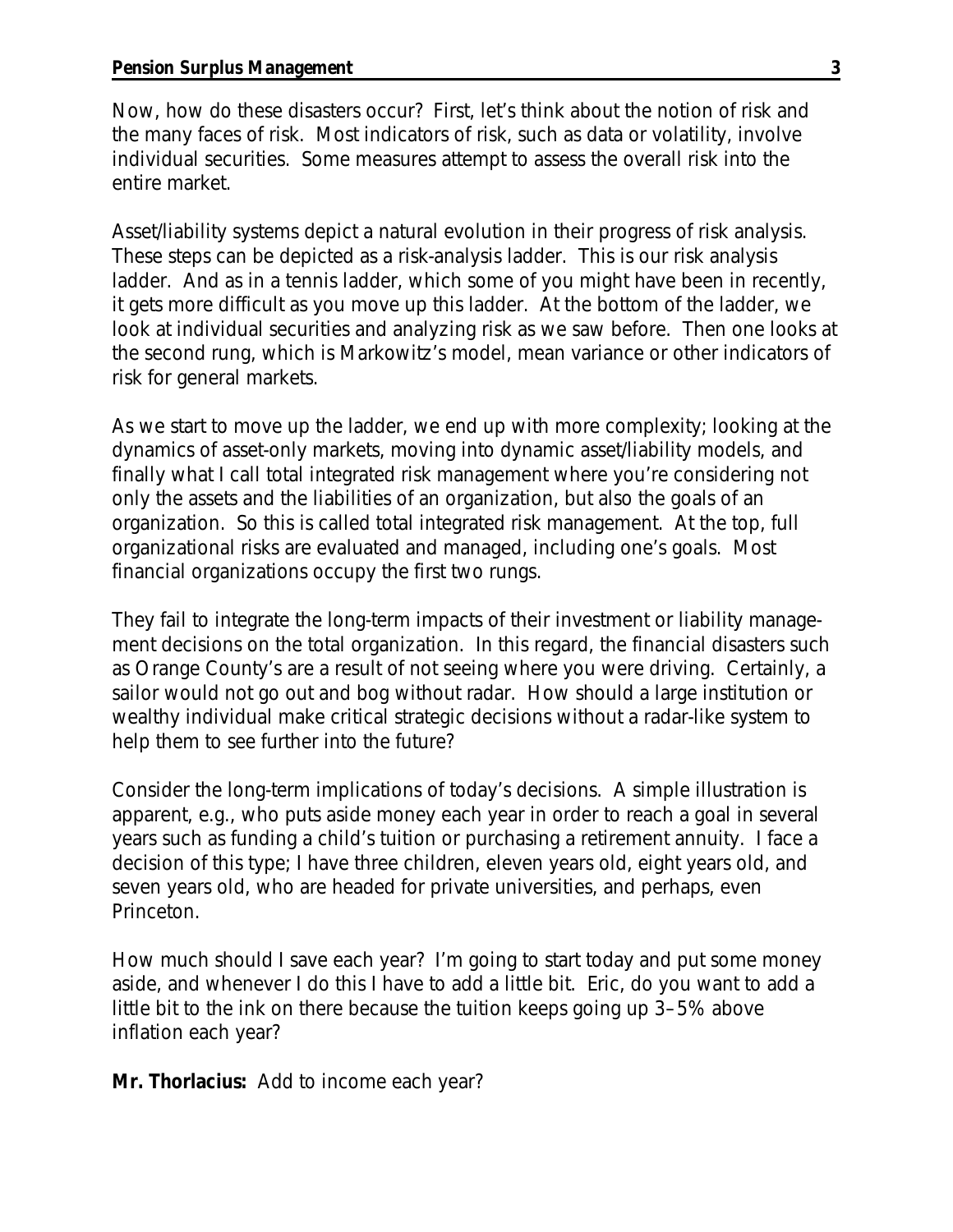**Mr. Mulvey:** We have to add a little bit on the asset side and also on the liability side. How much should I save each year? Three issues complicate this decision. First, savings must be invested and reinvested each year between now and the last year of education, which is approximately ten years away, if she doesn't go to medical school. Second, the actual cost of tuition depends upon inflation. And for the past 40 years, tuition has risen 3–5% above inflation. Of course, investment returns are uncertain when measured against the saving goals. How do we achieve this 3–5% return above inflation each year?

Last, the notion of risk entails multiple issues occurring at a time that spans over a decade. A systematic process is needed in order to conduct the proper investment and savings strategy. Now what's the safest investment for Clare? Any ideas about where I should put my money to have the safest possible investment starting today? I've asked this question many times, but rarely have found a satisfactory answer. I won't ask the panel here, but what about the audience? What's the safest place to put your money? The least risky place?

**From the Floor:** Are you talking safe as related to your goals?

**Mr. Mulvey:** Yes, that's right. I want to have an investment that will minimize the deviation of the return relative to my goals.

# **From the Floor:** T-Bills.

**Mr. Mulvey:** T-Bills would not really be that safe because they've historically had returns only at about the rate of inflation, and that's not necessarily guaranteed, of course.

I gave this talk at the financial engineering meeting a couple of months ago in New York, and I said perhaps someone will engineer a fool-proof product similar to the index-linked bonds in the U.K. Somebody in the Treasury Department must have been in the audience because they're now going to issue those bonds, which will pay somewhere around 3–5% above inflation. So, in fact, that would be the safest investment.

T-Bills will not be as safe because they're not guaranteed. It's difficult, in many cases, to find investments that move with your liabilities. But, in this case, the government is sort of helping us with these index-linked bonds that are coming out. At Princeton, they pay half the tuition of wherever my children go to school, so I have to be sure I stay at Princeton.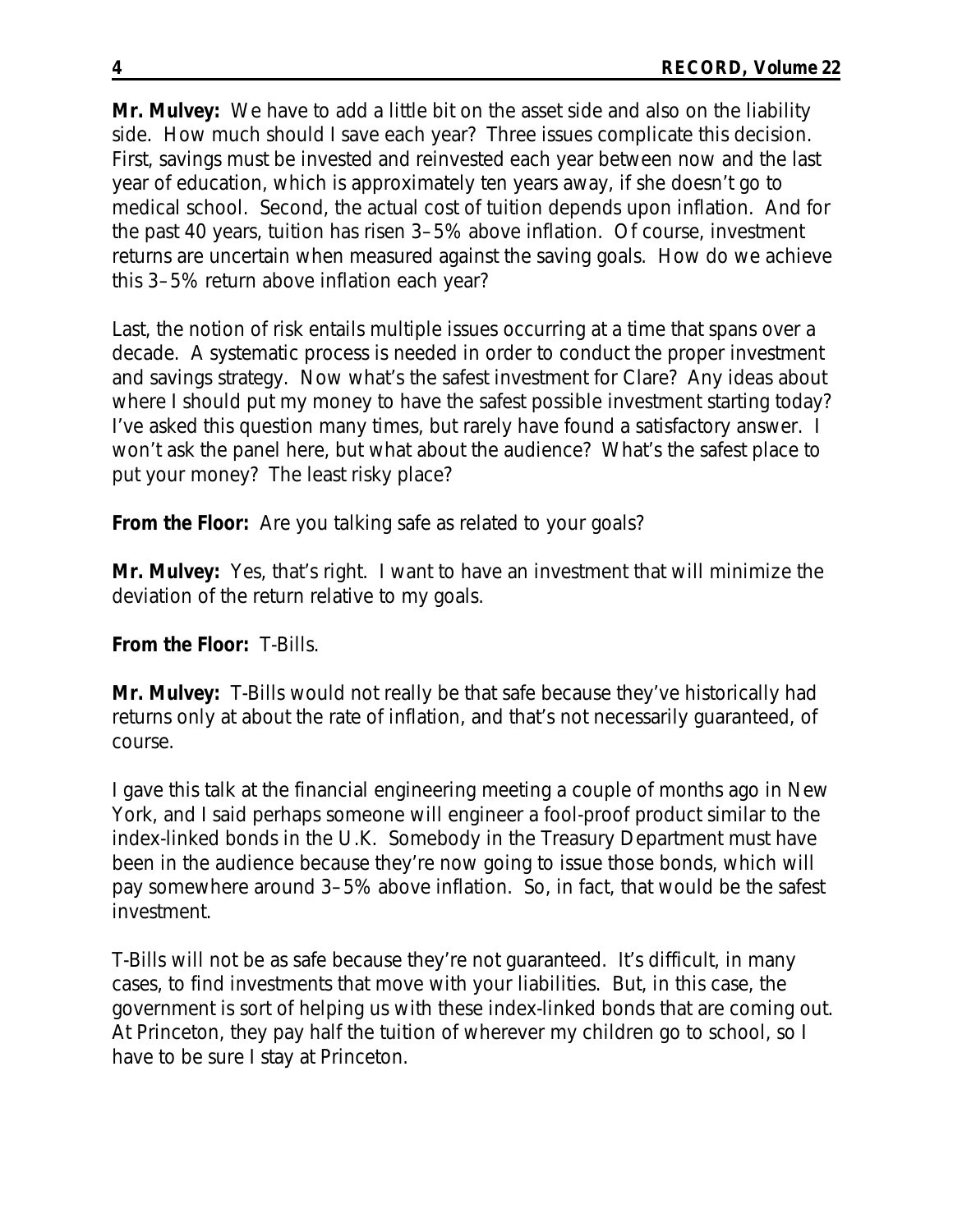Now, let's discuss some examples of moving up this risk ladder. Today, leading international financial firms are beginning to manage their overall risk (what I call wealth management) over extended time periods. Prominent examples include the Frank Russell Company, Towers Perrin, Allstate Insurance, Falcon Asset Management, Unilever, and others. These systems assist pension fund investors, banks, insurance companies, and other leverage institutions.

The Frank Russell system is designed as a multitiered model to integrate assets and liabilities for an insurance company. This model consists of a large stochastic linear program. The objective is to maximize the firm's expected profit, net of penalty cost at the end of a multiyear horizon subject to constraints on meeting our county ratios and other general linear restrictions. I'd be happy to give you a reference to this, and that is also mentioned in that finance handbook.

This result is a large optimization model where you measure the future in terms of multiple scenarios. So instead of having a single scenario to predict the future, we're going to have multiple scenarios. And it ends up being a large optimization problem. As you might realize, it's quite an expensive system because it includes a variety of tasks for your future economics, variables, and economic returns.

The second example is the Towers Perrins system, and I'll let Eric tell you more about that system. It is used to buy pension plans in insurance companies, and is based on a stochastic program with decision rules that simplify the structure and allow you to do things such as how to sample test, or certain differences between the Towers Perrin system and the Russell system. Unilever, a \$50 billion company, uses its software to analyze its pension plans around the world.

The third example is the home account, and this system is used by individuals. There's a prototype of it on the World Wide Web. This system integrates assets and liabilities for individuals. So there are a number of examples.

Trying to manage your assets and liabilities in the context of your goals—the structure of these systems is an optimization model with discreet time and discreet scenarios.

Let me just say that these methods require a vast number of computations because you're basically taking into account future paths, and perhaps just putting up the scenario paths will give you some sense of the complexity of the problems. But what you're trying to do is measure—decide today what to do, but then think of the future; what you're going to do if certain events occur. So you have to model contingent decisions and manage them in a way that you end up at the end with some solution that minimizes your risk over the long term.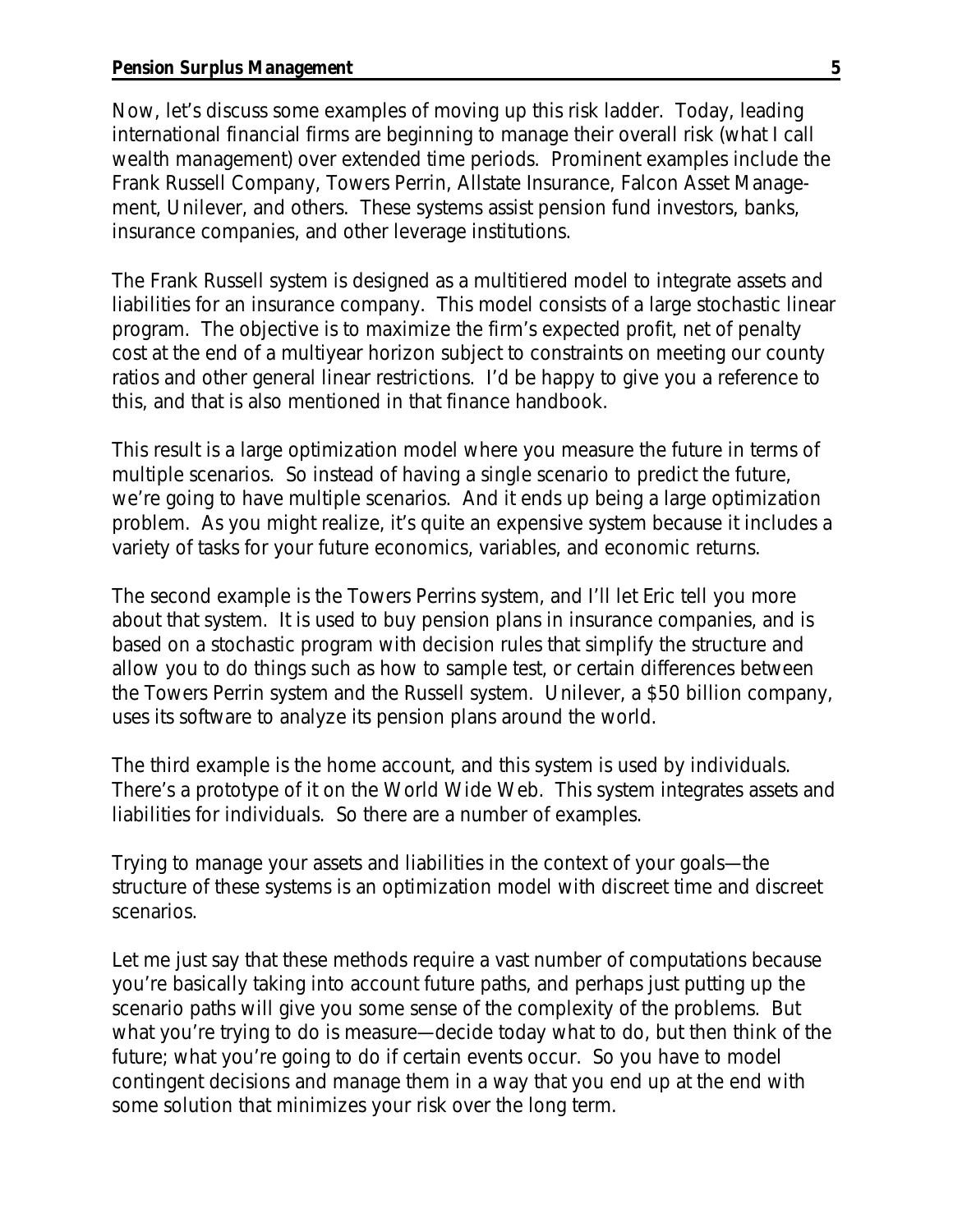So it's a complicated process, but it does depend on generating scenarios for future economic events, and also linking that to an investment that would manage your investments and your policy over time. There are a variety of ways of going about that.

So let me just conclude. As organizations move up to the risk ladder, there's a commensurate increase in the information technology needed to carry out an exercise. As you actuaries evaluate new products with complex payoffs, the asset/liability decision requires more realistic models beyond the scope of single period efficient frontiers. Long-term planning with probalistic assessments becomes essential in this environment, and multiperiod approaches help an investor trade off the short and the long in the long run.

In summary, the three key phrases were: invest for a purpose. Think about the goals that you're using the investments for. Use asset/liability modeling leading to total integrated risk management where you would link the pension plans to the organizational objectives. Finally, financial engineering, which has become quite important recently, will lead to custom-tailored products.

And actuaries ought to be the ones who distinguish speculative investment strategies from hedging strategies. Instead of saying all options are bad and we shouldn't consider them, say some are speculative and some are hedged. The actuaries ought to be able to pinpoint which is which, understand the risks that are inherent in these types of instruments, and find mechanisms for managing a risk.

**Mr. Thorlacius:** And we'll turn it now over to John Sweeney who will talk about how some of these concepts apply in practice.

**Mr. John C. Sweeney:** The discussion that I'm going to go through really compliments what John Mulvey was talking about because it is the answer to the problem I'm going to portray here which is that we used the Towers Perrin system in the end to solve for this small problem, and it really reflects much of what John was talking about. What I'd really like to talk about is the challenges in pension fund management. I have already mentioned the fact that the system and the solution that we chose was to go with an asset/liability modeling (ALM) surplus optimization approach using Towers Perrin as a consultant.

But prior to that we had two other consultants on board, and I want to put it in the context of what was happening with USF&G at the time. They were asset-only consultants, and the answers that they gave versus the answer that an ALM system gave are considerably different. I'll briefly talk about the lessons we learned. I'm not sure that the asset consultants necessarily learned much.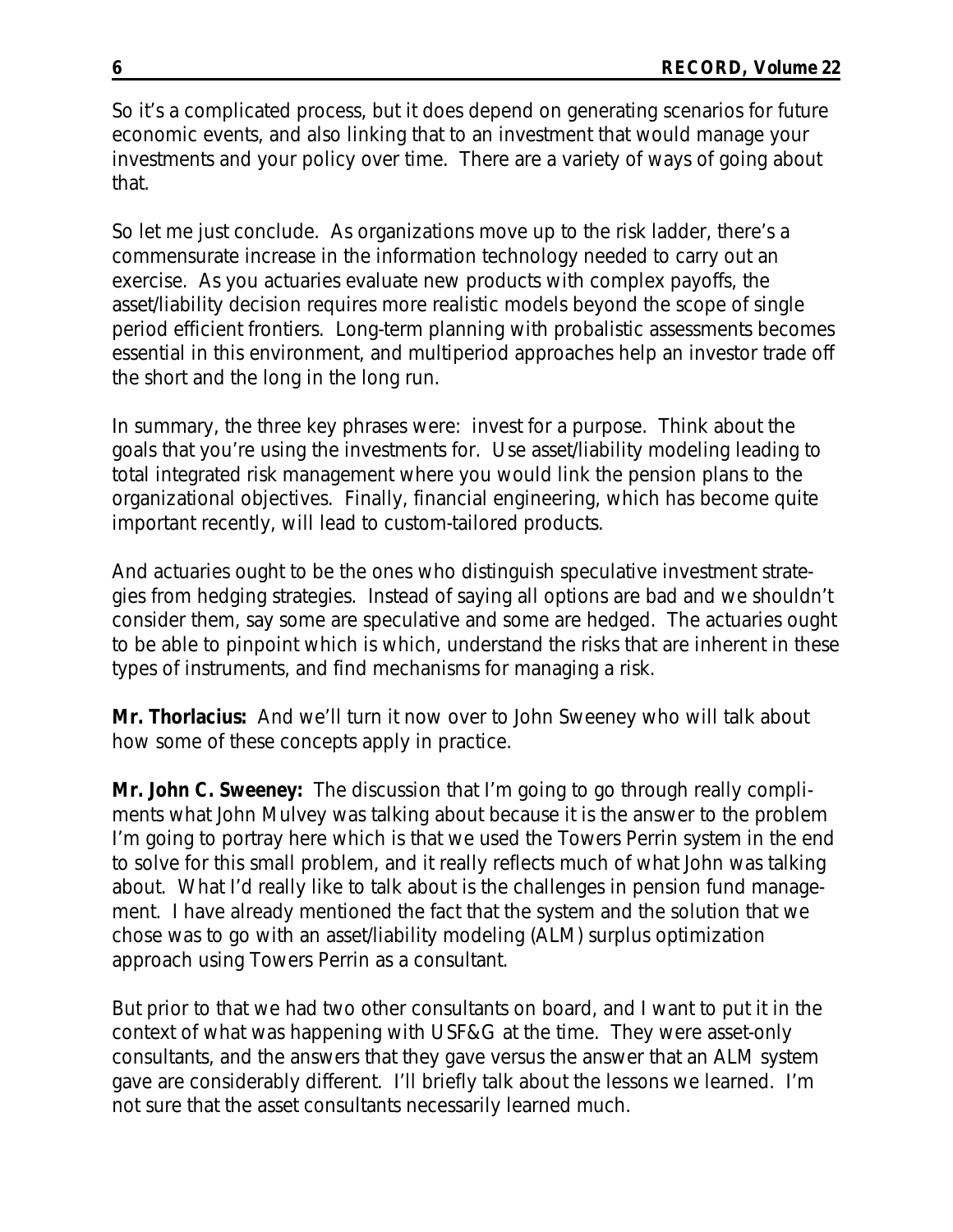What was going on at USF&G prior to 1993, until about the middle of 1992? For those of you who don't know, USF&G had been a very prosperous insurance company for close to 100 years. But in the late 1980s, it got off into a diversification plan that led them down the path of possible bankruptcy. A team was brought in in early 1991 to start the turnaround and try and save the company. It did save the company, and since then the company has been very successful. We are now one of the darlings of Wall Street.

But prior to that, there were some real questions about whether or not we were going to make it. And using the techniques that John was talking about, we solved the internal problems of the insurance company and we didn't even consider the pension fund at that time. At the end of 1992 and the beginning of 1993, we started taking a look at the pension fund and what was going on. At that time, the pension fund was also being run out of the human resource department, which is very typical of most large corporations. I would suggest to you that it's probably inappropriate for most large corporations.

I was called in as a chief investment officer to sit on the board of the pension committee and analyze what was going on. The first thing we did was try to figure out what the drivers were—the financial factors that we had to look at given USF&G's position.

Looking at it from the business driver side, it's obvious that things were going on in the work force, and I'll come back to that in a second. The work force at USF&G was changing dramatically. The demographics were changing with the change in the work force. We were one of the original downsizers, or reengineers, if you will, but we were forced to do it. Elimination of about half of the work force in one fell swoop, had an impact, obviously, on the pension fund, the demographics, and so on.

Payroll levels were changing, and wage inflation is a constant that you have to look at. We were aware of that driver. The benefits offered and the payout levels were also influx at that time and we were trying to figure out how to cut expenses, the usual associated problems with the turnaround.

One of the things that we worried about was the status vis-a-vis the PBGC list—the black list, if you will. We were worried about winding up on the PBGC's 50 most underfunded funds. Now, we didn't want to wind up there. One of the problems at USF&G was it had an investment group and a pension consultant who had a timing mechanism. He timed the market, and he timed it with the pension fund, and he kept them out of the bull market in the 1980s.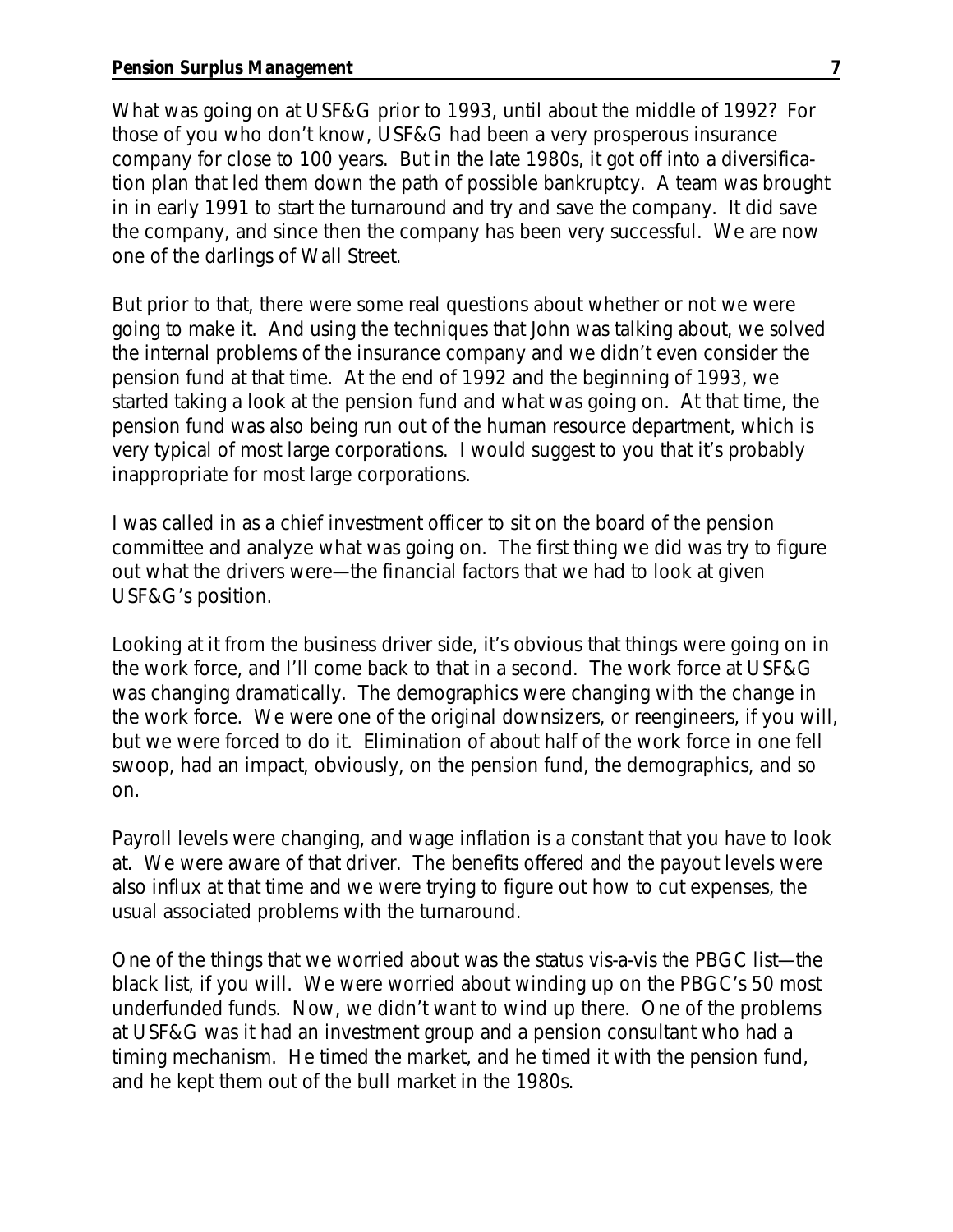He was in cash the entire time, but he had a very creative actuary, and the actuary changed the assumptions. I know that he did it all in good stead. He was a fine member of the actuarial community, but he had them convinced that there was a 120% funding level to their fund, and that it was in great shape. An outside consultant from Towers Perrin found out that USF&G was about 80% funded. The actuary's timing system hadn't worked, and we were in cash.

I took over the pension fund in late 1992. It was sitting in cash and had been sitting in cash for around seven years and it was not matched to the liabilities in any way. And this was a strategy. Mind you, this is a large company that should have known better. The first thing we did was get rid of the investment group. We sold it, and it's actually still in existence, so watch yourself. We did have this PBGC issue because we were underfunded. We finally recognized that particular issue, but we didn't want to wind up on the PBGC black list.

Finally, the contribution levels were a cash-flow issue for a turnaround situation. We had all these things to worry about, and it made it critical that we make some good decisions and plan for the future.

I won't go through the financial factors. The discount rate, incidentally, was a factor in justifying the 120% funded ratio that it had in the year before. That changed dramatically. Asset-return assumptions changed dramatically. Expense levels and corporate financial objectives had changed so we were forced to change.

We actually did take a long-term view, as John indicated, and worried about where we were going to be 3 to 5 years out, from both an income and a balance sheet perspective. Finally, there were the applied benefits option (ABO) liability, and the associated problems that come from that.

So that's some of the background. I didn't mean to spend as much time on it. But you'll see that these things created a unique situation at USF&G. The funding level implications could have been dire for us. Although we were aware of the fact that if the ABO exceeded assets at year-end, the difference might be covered by these existing balance sheet accruals or a direct charge to the shareholder equity. The asset-only pension consultant didn't appear to be aware of that, and that became an issue later on.

If the plan was underfunded by a dollar, as you know, the equity charge that was on the balance sheet would reverse, and a prepaid expense would hit the balance sheet. At that time, the charge would have been approximately \$100 million, which, in a turnaround situation, could have been very dramatic for us. I'm pointing all this out simply because the consultant is in a subset of an actuarial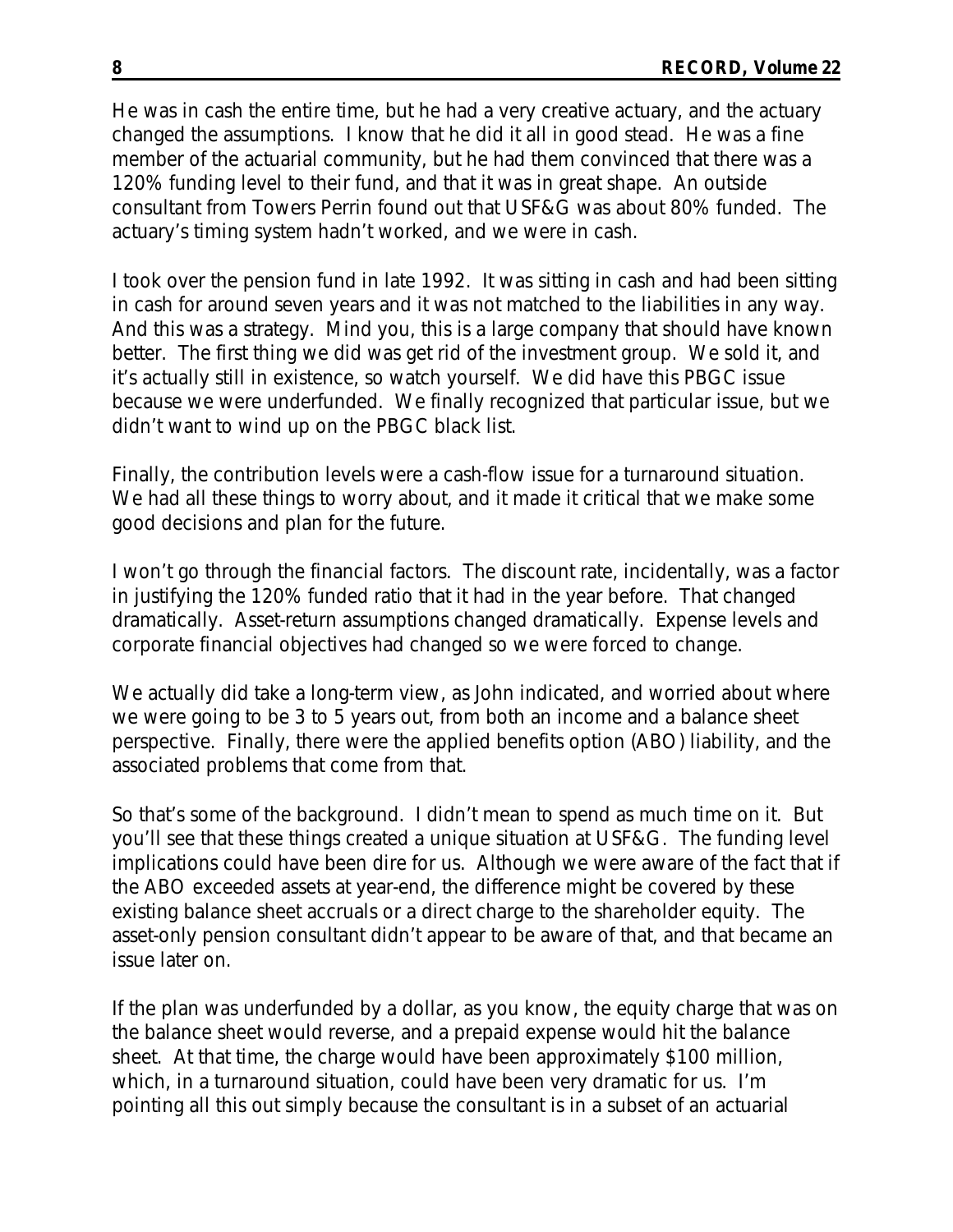consulting firm, so this person should have known better but didn't pay attention to that at all.

The firm was going to do one thing—the thing that it does well. I'll show you what that is. But the problem we had was, if we missed on the ABO, we would have a major hit to the balance sheet. We have a major hit to the balance sheet, and the turnaround situation, that was shaky to begin with, could have really put the nails in the coffin. So it was a major problem for us.

The turnaround was underway in 1993 and did reduce employees from 12,500 down to 7,500. Actually, we got down eventually to about 6,000 people. And our focus was really on operating earnings and surplus adequacy, and that was not just the surplus of the pension fund, but surplus of the corporation itself for the two insurance companies.

Among the original asset actuarial consulting recommendations was to set up a game plan. They developed a new investment policy or game plan for the company. They evaluated and selected investment managers and then suggested the set of investment managers. They said they would go on and evaluate the performance on an ongoing basis. So they were going to give us a new investment policy. They were going to select all the managers that we needed to install the policy. And finally, they would then measure the performance. That's what an asset consultant does mostly.

The problem with that answer is that it didn't at all address the fundamental problem with the liabilities. They didn't look at it. They should have been aware of it. As I say, they did have an actuarial consulting arm to it. And after we pointed it out to them, they came back and said, "Oh, we were going to look at that eventually," but it was always after the fact. The investment policy was an issue, but it wasn't an issue of hiring a new manager or set of managers, or even checking out their performance vis-a-vis some outside index that we couldn't care less about at the time.

The problem was this dramatic shift in the plan participants. Things were going on in the plant that they had to be aware of. The range of outcomes under uncertain economic conditions were going to be severe, and we had this PBGC issue with the black list and the ABO liability. The potential problems for USF&G were just awfully large, and we just didn't feel that changing managers, and then measuring them against an outside index was really going to do us much good.

**From the Floor:** Can you tell me why the black list was a concern to you? I understand why going broke was a concern.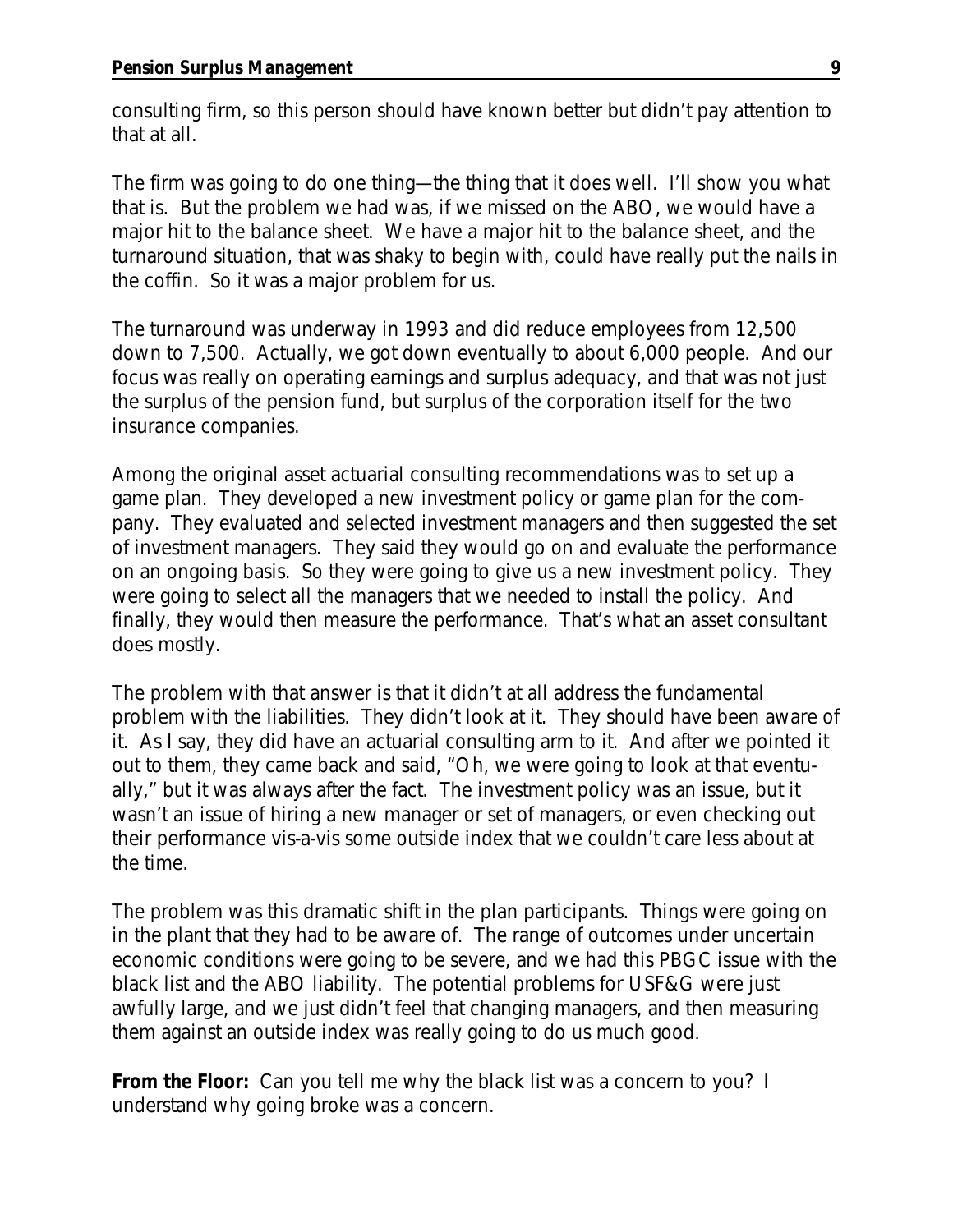**Mr. Sweeney:** It was optics, if you will. That's what senior management would call it. We had enough problems to deal with rather than having to deal with the PBGC black list. So it was just an optics kind of issue.

We figured out the correct approach in the end. We brought in Towers Perrin, and, incidentally, there's a bias here. Eric works for them. I'm a former Towers Perrin consultant myself, so I guess we did have a bias, and we did do asset/liability management. And that was the particular focus of the study itself. We looked at the issues surrounding the assets in the plan with the liabilities really as the pusher, or the push behind where we were going to go with our investment strategy. So we developed a fair understanding of the liabilities and the corporate financial objectives of the firm and what it wanted to achieve. We determined the appropriate funding levels and contributions based on these demographic and actuarial modeling changes that were going on. We had to do extensive modeling.

And then, finally, we're going to select, and we did select an optimal asset allocation strategy giving the specific liability characteristics. I don't want to get into the details of it, but it would shock you, as consultants in the pension area, to find that it was not a 60–40 distribution of equity to bonds. It was about an 80% bond position because we tried to take the volatility out of the liability and match it to the liabilities as best we could, and we put 20% or so into equity. We just got the money back into the market, which was critical.

But we matched up to the liabilities, and we recognized that we were going to take a hit in the event that the stock market should have a 35% year as it did last year. But we were committed to lowering the volatility of the liabilities and the impact on the balance sheet, and that was really our goal. So that's how we structured the portfolio.

Since then, I will say it's changed, and we're at a 50–50 allocation. But for the first couple of years, from 1993 up until just recently, we really matched up mostly on a bond basis. So it was 80% bonds. That was a solution. I won't get into the debate on whether there was another alternative.

We used the Towers Perrin modeling system. We did extensive scenario analysis, and then came back and figured out that was the way to go. And we recognized what we were giving up and decided that it was worth the effort despite the fact that a 35% year did occur and we had a bull market, although it was fun in 1994 when the market went negative. If anybody ever forgets that, we actually had a negative return in 1994 in the stock market. So it really, in the end, turned out very well, and we are now well-positioned. The turnaround has been completed at USF&G,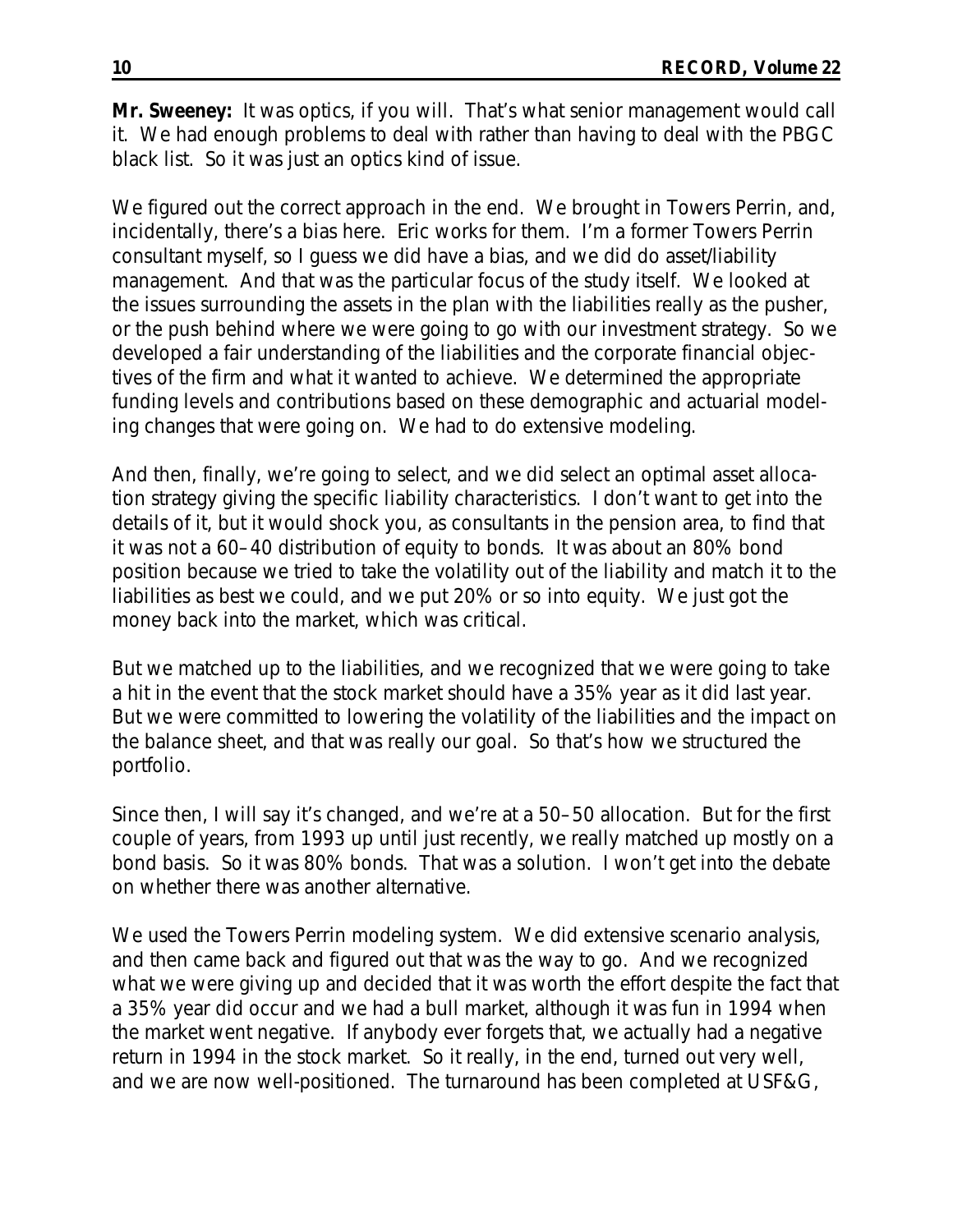and the pension fund itself is back on its feet, and we're back into the market at about a 50–50 distribution of bonds and equities.

But what we figured we learned is that first, the investment strategy and the asset allocation has to be made within the context of the liabilities and where they're headed; not just the static liabilities, but with the growth of the pension fund. I should say the employee base and where that was going. Incidentally, the employee-based demographics changed dramatically because the older folks took an early retirement, and many of them were forced out who were in the intermediate ages. So we really wind up with a very young work force in the end with the reengineering going from 12,000 to 6,000 employees.

Second, the business organization strategy and company's financial objectives did have and should have a significant impact on the pension fund and how you do at making funding decisions. You should have good decisions independent of financial objectives of the company, but when the company is teetering on the brink of disaster, it's nice to integrate both of those decisions, and we learned that particular lesson rather quickly.

And now for my little diatribe. They overemphasize the selection of investment managers, and underemphasize the important issues of ALM and surplus optimization to probably the detriment of the industry itself. So if I have a plea, it should be that the asset consultants get their act together and start looking at this on an ALM basis.

**From the Floor:** You mentioned your current asset allocation is 50–50. Does that reflect your current view of the market?

**Mr. Sweeney:** We have done another extensive ALM study, and it's just being implemented. We're not driven by market decisions at all.

**From the Floor:** Are you getting less driven by volatility? Is that why you're taking on more equity?

**Mr. Sweeney:** Yes we were driven by volatility initially, yes. And now, it's not as much of an issue. That's right. We have a surplus, and we feel comfortable with where we are.

**From the Floor:** So now you're going to be focusing more on the asset allocation liability structure and less of volatility and less of trying to time the market?

**Mr. Sweeney:** That's right, and, hence, the change in the asset allocation.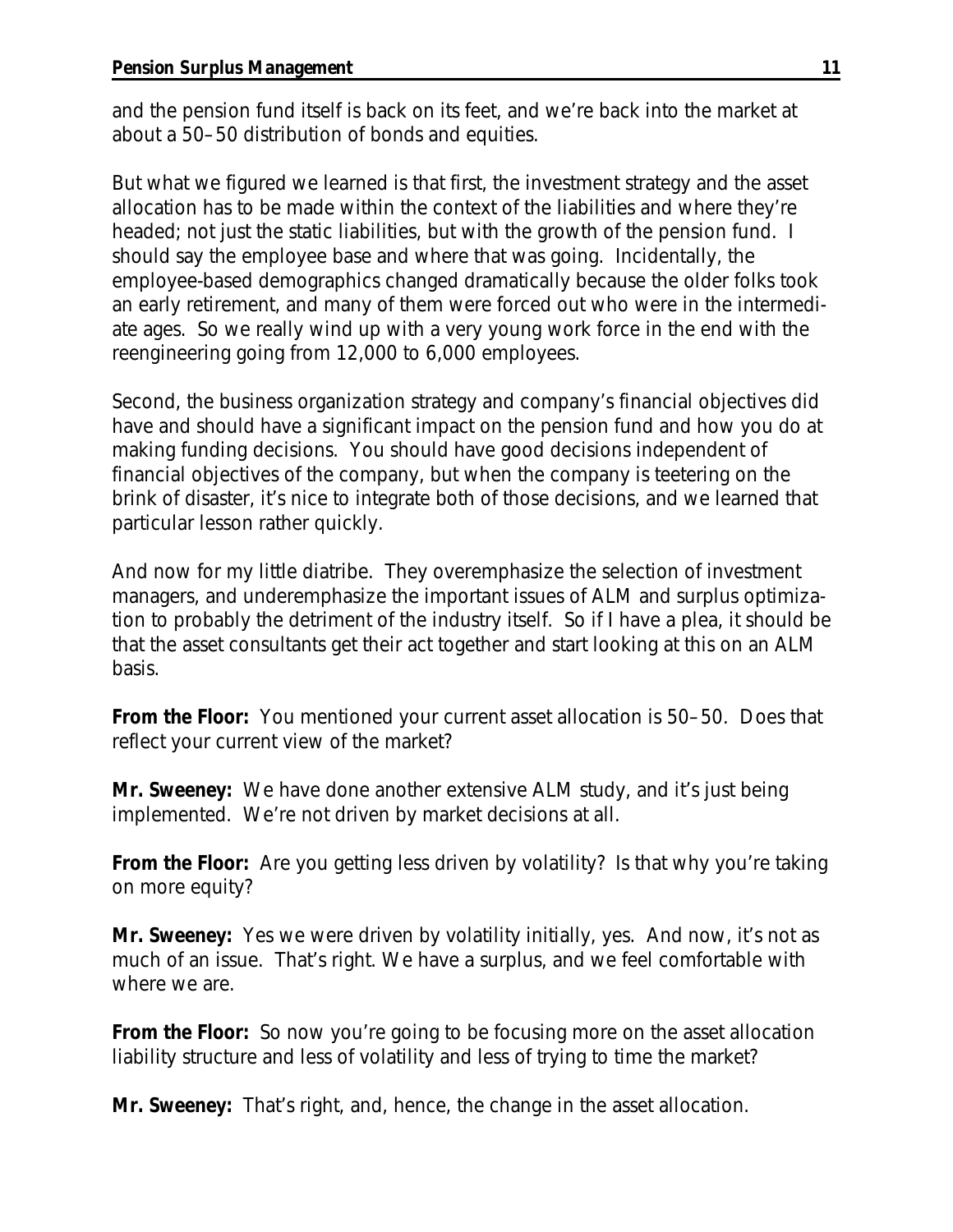**From the Floor:** Getting back to your choice of bonds. Bonds can be volatile, too, if you have them on a market basis.

**Mr. Sweeney:** That's right. The issue was the longer term one. We didn't have a problem with the bond allocation. It was tied in the liability structure here, and the analysis we went through was the duration. So we tied it to the duration of liabilities. I mean the T-Bills are not riskless in a five-year horizon. There's much risk out there.

**Mr. Douglas Love:** I'm going to try to focus on four or five very key points rather than an overall architecture. The first point is what we were talking about earlier when we were getting together before this talk. Asset/liability management for pensions, and including liabilities in the consideration of investment policy has been around for more than 15 years. Only in the last year or so have you begun to see conferences and programs like this reemerge; but it has been around for a long time, and it was a very hot topic in the early 1980s. But it started at least around 1978.

There are a couple of reasons why it's taking so long and will continue to take a while. One is the infatuation with market indexes, the idea is that if you're a good asset manager, you beat the market. The market is defined by a market index. So the objective, by and large, has been beat the market. The market is defined by indexes. And I'll come back to that in a little bit. One of the things that's on the horizon that I think is going to help this issue is that there is a great deal of growth in an unrelated consulting business called value-based management, or working with chief financial officers and boards of directors to maximize shareholder value.

Now, if you look at maximizing shareholder value, you're maximizing cash flow. Therefore, you're minimizing the present value of future contributions to a pension plan. But it boils down in one way or another to asset/liability management because you have to consider both sides of the balance sheet. You can't get to maximizing shareholder value by looking at, at least in the pension box, assets only. You have to go through liabilities in order to get to projected future contributions, as we all know. It's obvious that if you're going to maximize shareholder value inclusive of pension finance, you have to go through liabilities. You can't go around them. You must go through them. I think that this is going to be, in a way, the thing that's going to help the cause of this session.

The 15-year Treasury strip is significant because what has been drilled into people's heads is that stocks beat bonds. The empirical evidence is that the case resides in comparing the Standard & Poor's (S&P) 500 with bond market indexes. Bond market indexes have volatility, durations, interest rate exposure, or whatever you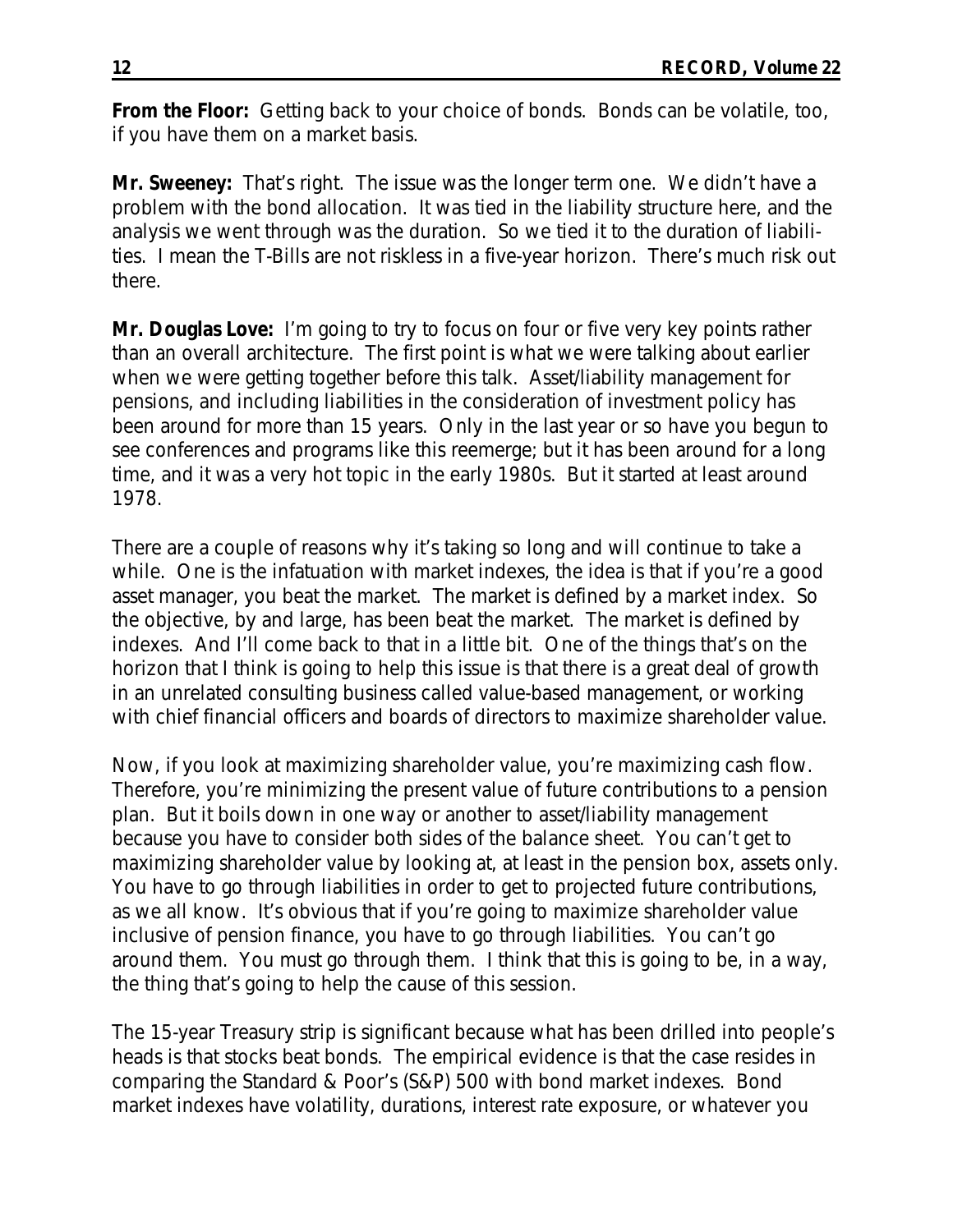want to call it that gives them a volatility only one-third that of stocks. In a rational market, there's no way you're going to be on the S&P 500 on average through time with an asset that has only one-third of the volatility. The market is not that crazy; it isn't priced that way.

You must have assets of roughly equivalent risk before you can expect them to have roughly equivalent return over the long term. The market would be inefficient if that were not true. As matter of fact, if you look at the Ryan Lab's Web page, you would see we run a daily competition that shows for every day, every month, and every quarter how the S&P 500 is doing relative to the 15-year Treasury strip. The 15-year Treasury strip has the duration of a typical company's pension liabilities. Now, that's relevant.

*Financial Accounting Standard (FAS) 106*, came after 1987, but the Securities and Exchange Commission adopted it for appropriate financial disclosure for corporations. The statement said that the retirement obligations (and this means postretirement, but they also applied it to pensions) should be marked to market using high-quality zero-coupon bonds. There are no high-quality zero-coupon bonds beyond ten years other than Treasury strips, and many of the ones that are out there are callable, which is not permitted under this statement. So the basic element, if you will, for marking liabilities to management is the strip curve.

What we're looking at is being long and short various positions in this space, and the liabilities or my future projected cash flows, which I'm short, and the asset portfolio, stocks and bonds, and so forth, is what I'm long. So the issue then is how do I somehow optimize the combination of these two?

But there are a couple of other issues that you need to be warned about when you look at this kind of a framework. Number one, we are dealing in pension funds with a mixture of real claims and nominal claims. What do I mean by that? A retiree is promised dollars in retirement. An active employee is promised to be indexed until his or her retirement date for wages and inflation relative to final pay. That is a claim on future consumption so that on the date the employee retires what he or she can buy in consumption is related to what the employee could buy in consumption from his or her salary just prior to retirement. That's a real claim. Bonds are nominal claims.

Let me give you an example of a real claim. Real estate has a lag, because you must wait for the existing tenants to get out of their contract to reprice the contract upwards. Something that's geared to inflation is a real claim because it's denominated, if you will, on consumption rather than in dollars. Stocks are real claims.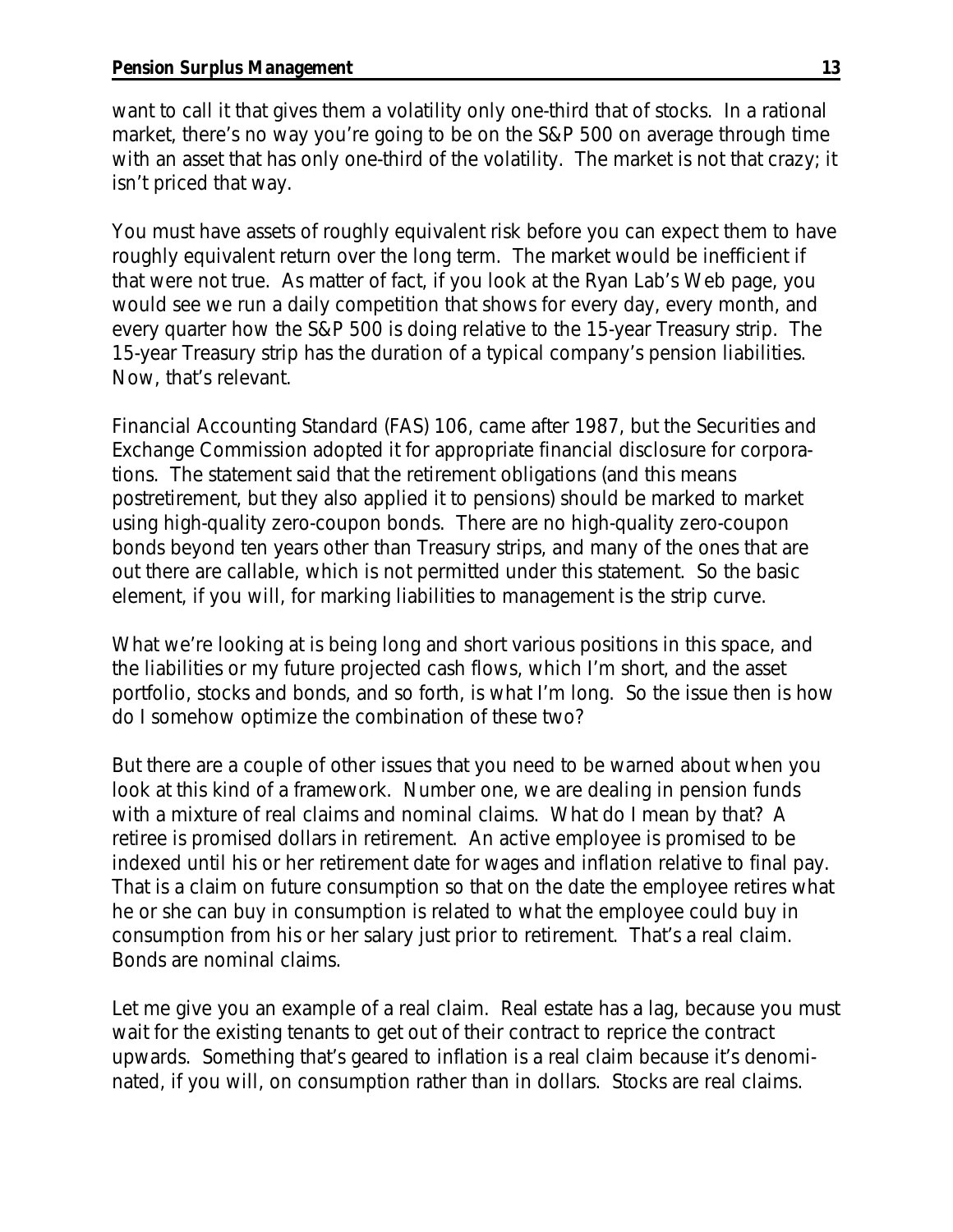They are claims on real manufacturing capacity, franchise values, technology, or whatever.

I think the National Bureau of Economic Research has done studies that show that dividends, on average, get indexed for inflation. So what happens is that if you're thinking about things in this dimension, this dimension does one thing. It confuses the difference between real claims and nominal claims. The bonds are nominal claims, stocks and other things that might be on here are real claims. That's a real problem.

We had the good news, supposedly, of index bonds issued by the Treasury. We don't know what they'd be priced at by the market. History suggests that they might be priced at something like 3.5% real returns built into the yield. Now, if that's the case, and you're going to use those in the SEC/FAS framework and mark to market using these bonds, companies are in for a big shock in present valuing their active liabilities because that would be the appropriate set of instruments to do it from. If we use those bonds rather than those nominal bonds, it would cause a really big jump in the present value of those liabilities. These are a couple of considerations to think about.

Another thing that you have to think about in terms of mean variance or the average return volatility framework is the problem with convexity; it's something that's very important, and particularly and expressly so in the options market because that's what's being traded in the options market. Convexity is securities that have nonlinear behavior. You cannot put into a mean variance or standard deviation framework securities or situations that have a symmetric payoff and returns. Although it's done all the time, it's a no-no and it's very important in modern pension asset/liability management because there has been a major convexity problem in the last four or five years that has been introduced into pension ALM or surplus management. I've tried to give you a picture of it here.

Formerly, if this is pension assets, and this is pension liabilities minus pension assets, you had a 45 degree relationship between the two. That is, as assets went up, the surplus went up, and as assets went down, the surplus went down relative to the liabilities. But recently, things have changed and negative convexity, if anybody knows about options, is an undesirable phenomenon that has been introduced into the relationship. If I have a surplus, my surplus assets, in terms of their value to the stockholders, what stands between the value of pension surplus and the stock-holders, is now an excise tax.

Now, I can avoid the excise tax to get some of those assets by not making contributions and letting the liabilities grow relative to the assets by not making contribu-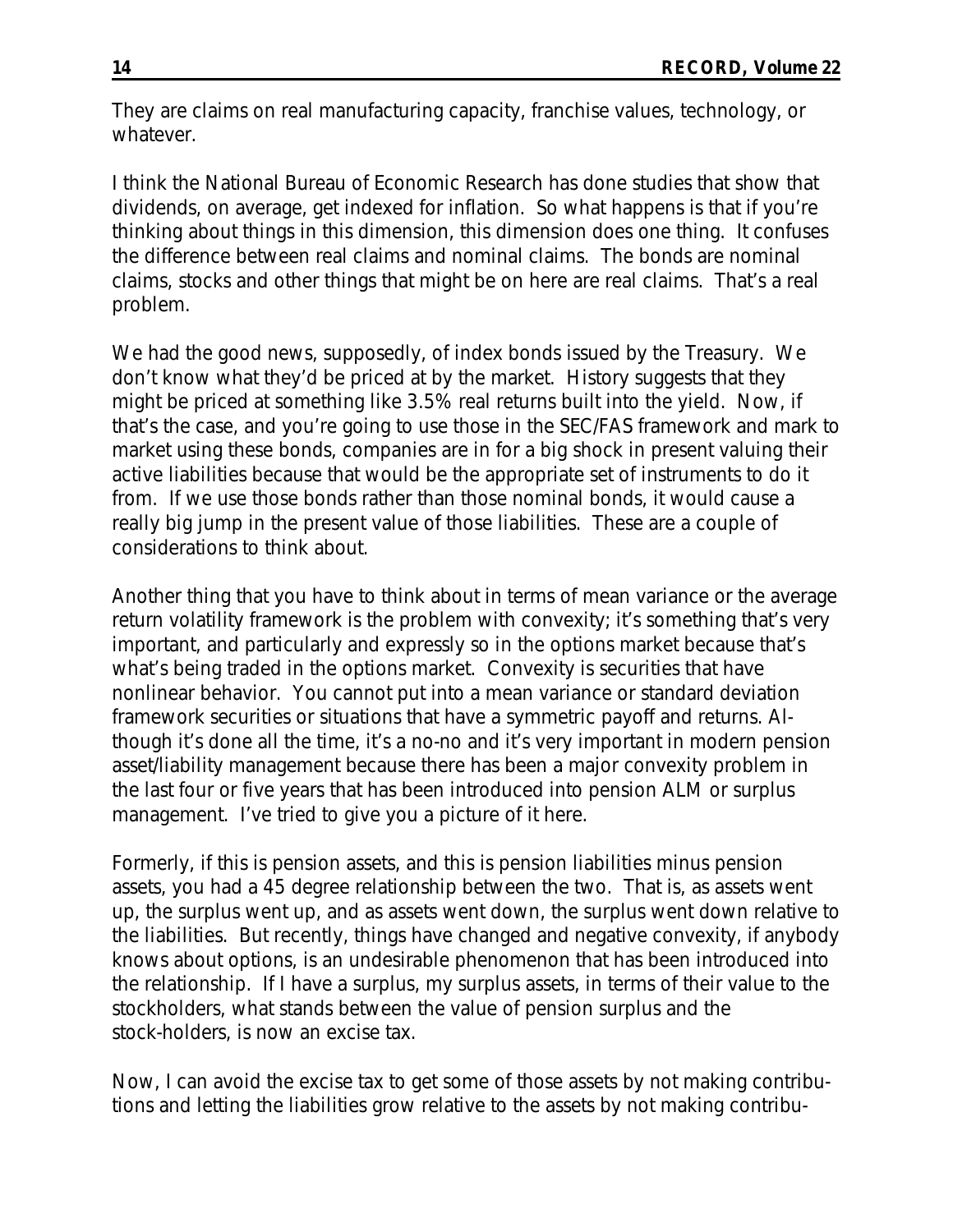tions, but that takes time, and time is money. So one way or another, the value of a dollar of pension surplus today is less than a dollar. Marginally, an increased dollar of pension surplus is worth less than a dollar to the stockholders because the only way they can get it is by either paying an excise tax or having to wait in terms of the cash loads to contribute less. So there's a present value lost there.

On the downside, if I'm underfunded I now pay extra PBGC penalty premiums, but only if I'm underfunded. So I have now induced a kink at full funding with a negative convexity object function, or you might want to call it target function. That gets very tricky and changes ALM optimization considerably, because whenever you have a kink payoff structure, it demands one of two things: either that you expressly own an option of some kind on the other side to hedge it, or that the asset mix has to dynamically change depending upon where you are. So you either need a dynamically changing asset mix to cope with this negative convexity, or you need to expressly own some kind of stock/bond-related options to hedge it out if you're going to have an optimal policy.

Now, I'd like to make one more point. I'm going to call this the Lessons of 1995 and 1996. Let's discuss a typical popular asset allocation: 5% stocks, 30% bonds, 60% domestic stocks, and 5% international stocks. That portfolio in 1995 returned 29%. That's good, isn't it? Pension liabilities, however, in 1995, because of the big drop in interest rates, returned almost 42%. So re-marking to market pension liabilities between the end of the year and the beginning of the year resulted in a 42% gain in the present value of the liabilities marked to market. So if you started out exactly fully funded, there would have been a 12% loss in pension net worth.

**From the Floor:** Can I ask you about combined pension liabilities? Is that essentially the present value of accumulated benefits?

**Mr. Love:** It's the present value of accumulated benefits marked to market. It turned out that after we did this exercise, Salomon Brothers came out with a similar exercise, and I think this number differed by less than 1%.

This went into reverse in the first six months of 1994. The bond market did lousy and the stock market did quite well. So the reverse of this gearing effect in 1994 so far. Another point to make is that, to the extent that a plan is underfunded, it amounts to leverage. I've done this exercise assuming full funding at the beginning of the year. If it were underfunded at the beginning of the year, this picture would have been even worse because now you're leveraged. You hold more bonds short than you have assets. So the leverage effect was even worse for an underfunded plan.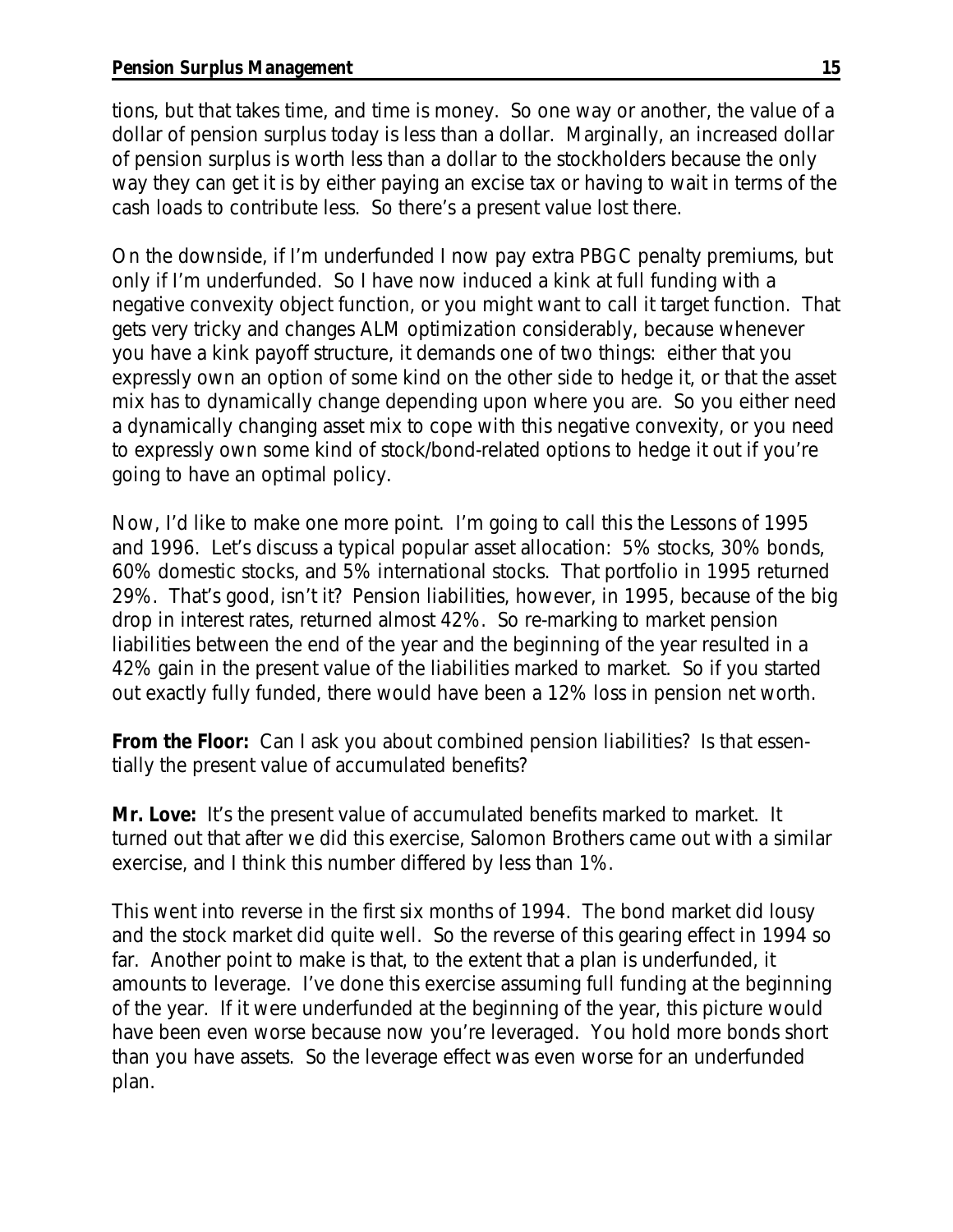Now, here we get to kind of a punch line. The 30% bonds, you'll note, were invested in the bond market, the Lehman aggregate bond market index, as a matter of fact, which is the premiere or most popular index on which to charge and benchmark bond managers. I've already sensitized you to the fact that you want to consider hedging real claims with real assets, namely stocks and nominal claims with nominal excise, which are bonds. The real claims become nominal assets when somebody retires. They're not really indexed after that except on an ad hoc basis.

One of the reasons that people have resisted asset/liability management so far, I believe, is because the notion in the investment managers' and the CFOs' minds is that bonds will always underperform stocks and, therefore, they don't want to own them. So my point is if you don't want to own them, why own any of them? And they say, well, we can't take the volatility of being all in stocks. And now we all know that the volatility should be relative to the liabilities, not absolute volatility, but volatility relative to liabilities.

The second objection to owning more bonds came from long term investors. The misnomer is that, in the long term, stocks will beat bonds; we don't care about short run year-to-year volatility. I say, why are you managing every day your foreign exchange risks or foreign exchange exposure? Why are you managing every day your raw materials exposure in the Chicago futures markets especially if you're a long-term investor?

These are issues that are reemerging. I think that the impact, now that the actuary reports are in for 1995, will hopefully drive home to many people that they had a big problem in 1995. I hope that as senior management takes maximizing shareholder value more seriously, and goes through all the details including what it means for pensions, that we'll get somewhere. But it's not going to be easy because modeling liabilities well is not simple, and with pension legislation going through what it has gone through in the last four or five years, we have introduced negative option elements into defined-pension plans from the standpoint of negative convexity.

And this is sort of a political statement. We are killing the golden goose. Definedcontribution plans, which are very popular, I think, in the long run, for our society, are bad. The big problem with defined-benefit plans is portability. Two things with defined-benefit plans give them a problem. One is lack of portability, and two is lack of expressed understanding of what the employee, in fact, owns. If the employees value their pension at less than market value, then you can do a swap with them. You can bribe them. You can say, I'll give you cash or I'll give you a 401(k) plan in return for a pension plan. The stockholders are better off so they'll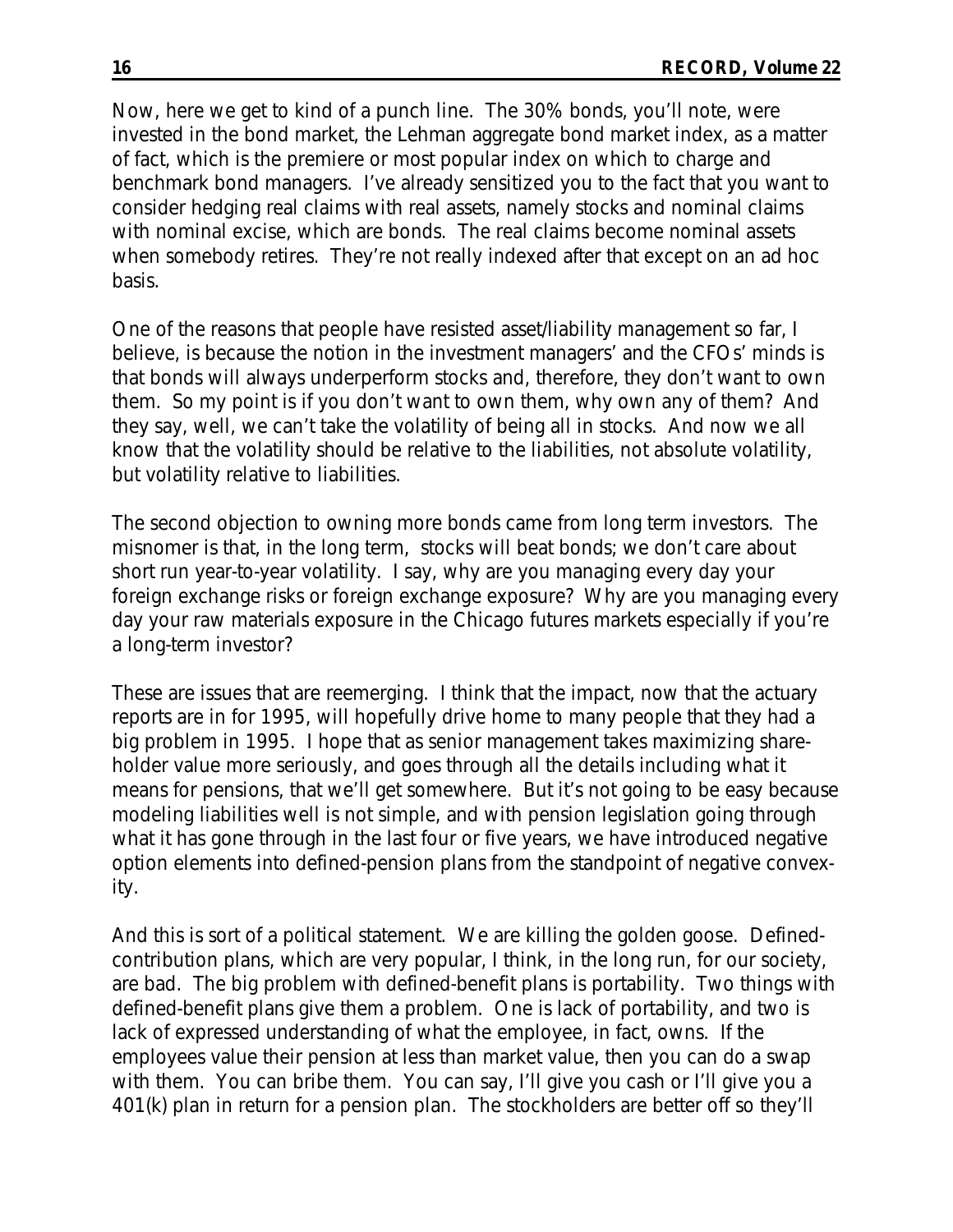do it. So if the employees value it at less than market value, the stockholders shouldn't offer it. So employee communication is key. I think portability, which a 401(k) has, is key.

We all know that the typical asset mix in 401(k) plans is not aggressive enough. In the long run, defined-contribution plans will not generate the average value of assets at the end that a defined-benefit plan will because an institution has a longer horizon and can absorb more volatility than an individual can. So, first, there will be less pension capital evolving over the long term as we move away from definedbenefit plans and to defined-contribution plans. And second, there's a hidden put back to the stockholders in those plans.

Some day, there's going to be another major market crash. I don't know when it's going to be, but some day it's going to happen. And what will happen is a whole generation of people with defined-contribution plans will find that purchasing any kind of a life annuity or whatever when they retire is very difficult. They're going to get on *The Today Show* and they're going to go to Congress and they're going to cry. And Congress is going to turn back to the plan sponsors and say, "Make them whole." And the plan sponsors are going to send their lawyers down with the contract. Plan sponsors will say, "The contract says we don't have any obligation. It was their plan, it was a defined-contribution plan." Congress is going to reply, we don't care; make them whole.

So I'm not that big a fan of defined-contribution plans, and I think asset/liability management is what should be used, and has been for a long time. I hope we get there faster than we have been getting there.

**Mr. Thorlacius:** A fascinating talk, as were the other two speeches. I am going to try to hit some highlights in my presentation, and then leave some time for discussion of all these different ideas. I'm sure there must be some interesting thoughts going through everybody's mind.

I would like to focus on one of the primary tools that I use with clients to try to explore these different issues, and that's simulation or modeling. It used to be called Monte Carlo analysis.

What is it? You create a large number of individual simulations that tell what happens to interest rates, or what happens to inflation returns on different asset classes. You repeat this process and it gives you a sense of the range of things that could happen as well as reward expectations. You start with some of these fundamental variables, and you build up to what the financial effects are.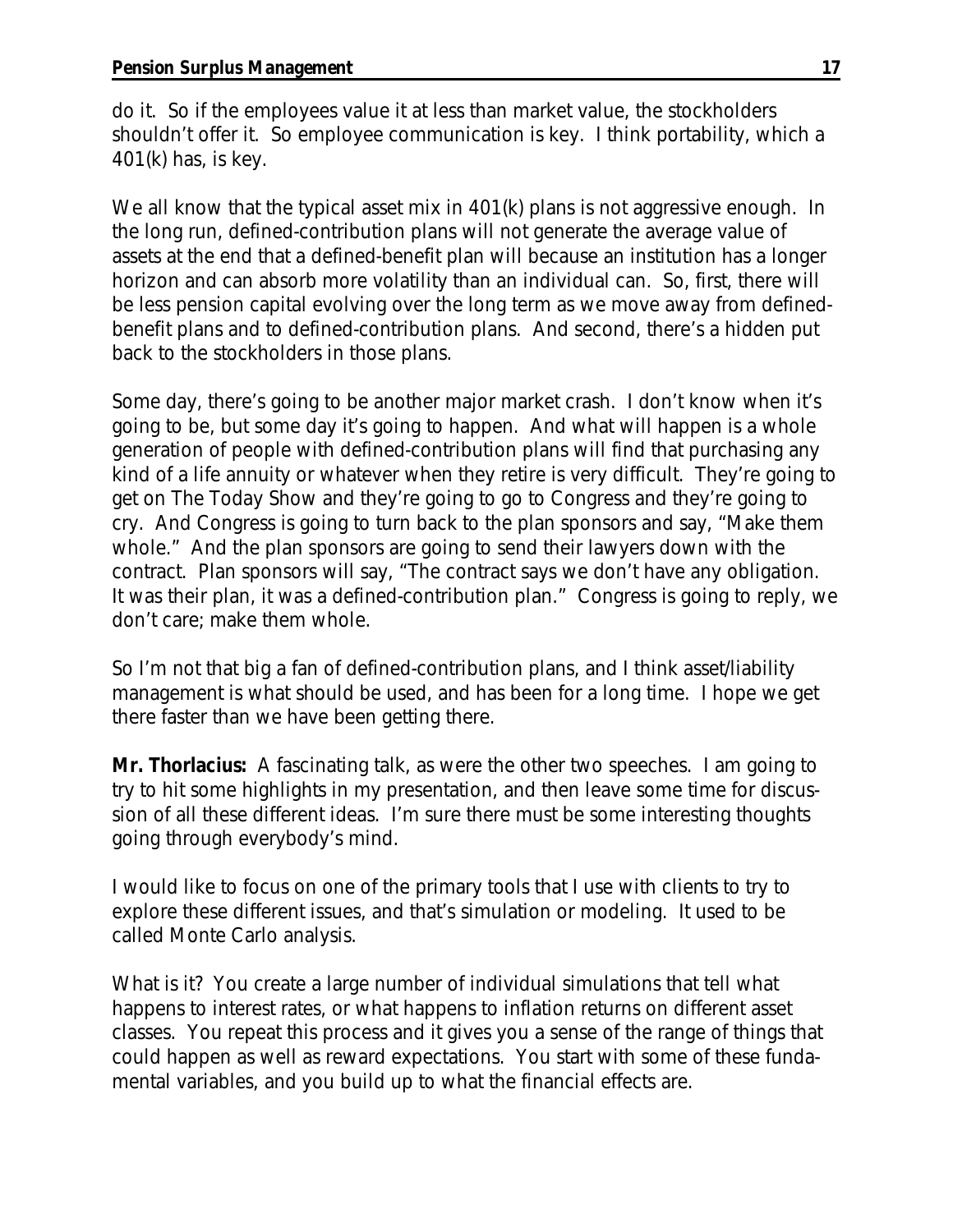One of the things that is often underestimated is the value of this technique as a useful tool for helping you understand what your objectives are, which I think is a very hard thing to do. It can help you understand the dynamics in the situation. So I think it can help you with much of the understanding and goal-setting issues before you get to the decision-making step. And I think that's something that's underappreciated.

I'm going to begin by just giving you a sense of the simulation concept. I'm sure many of you are familiar with it. What I've done in Chart 1 is I've plotted ten different simulations that come out of the model for which I have used long-term interest rates. It's just the first ten simulations. Typically, we'll use 500 or 1,000 simulations. You can see the different paths of interest rates. Some of them go up, some of them go down.



CHART 1 RANGE OF SIMULATIONS T BOND YIELDS - FIRST 10 SIMULATIONS

But interest rates aren't the only important thing. There's inflation that is usually important in pension plans. There are returns on the different asset classes that you would consider. In Chart 2 you have an individual simulation.

You see the spike which is stock returns. I'm not saying this is what's going to happen, but in this particular scenario, in 1996, stock returns are flat, and in 1997, they go through the roof. In 1998, the market takes a big hit. I don't know. It's just one of the simulations. You can see all the different other asset classes. If I had more time, I'd show you that if this is the way interest rates are moving in relation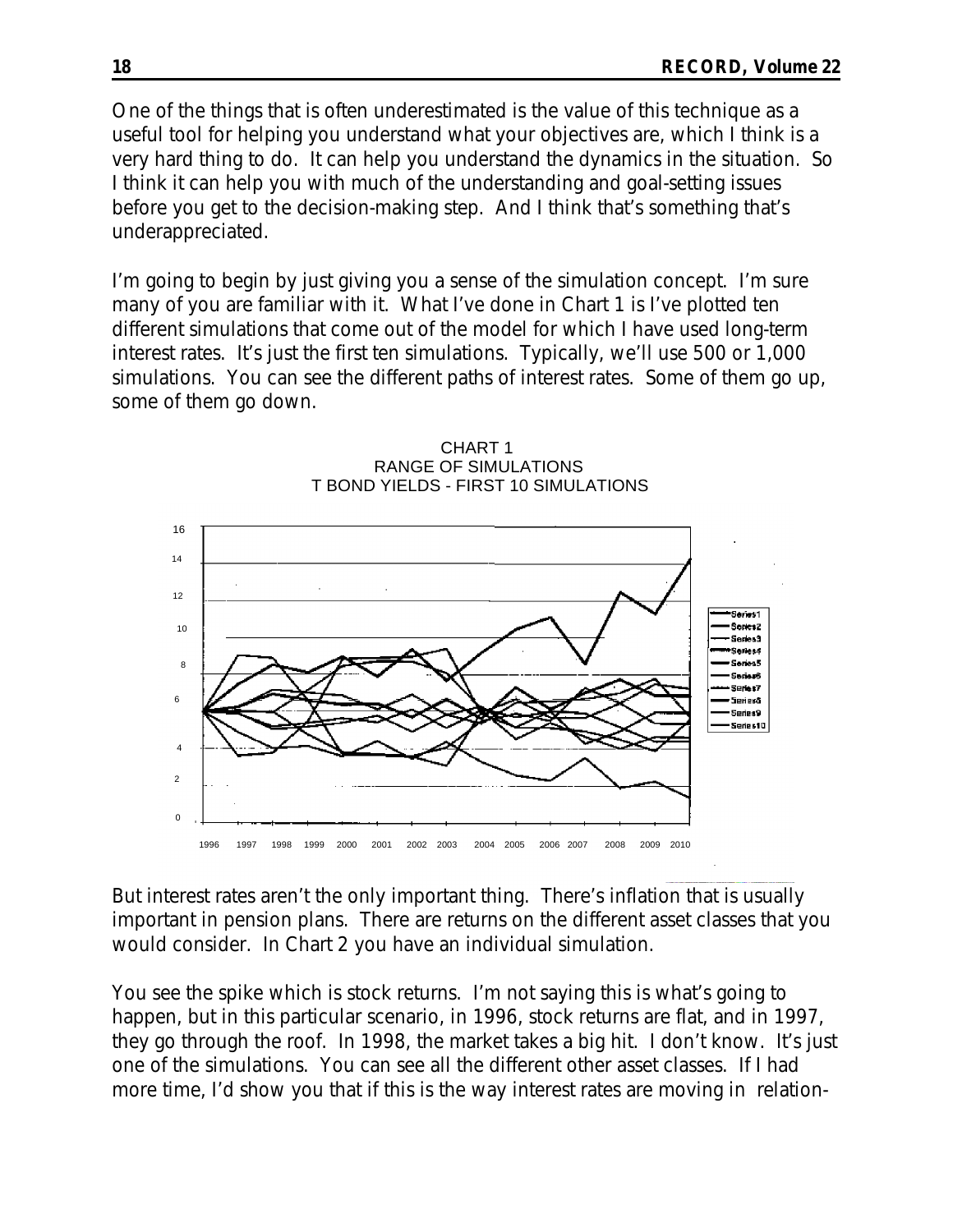ship to bond returns, which is something that I've seen in many models, there's a real disconnect. They have interest rates and bond returns, but you get some strange relationships. You'll have scenarios where interest rates go up and bond returns go up. It doesn't happen in the real world, and that's one of the keys with modeling. To accurately reflect the dynamics, you do need a fairly sophisticated model.



Another thing that I comment on is that many models really concentrate on the single period effects that you have. If you buy into this, there are long-term issues that are important as well, and when you study the financial markets, you find, for instance, things like equities. There's something there called a negative serial correlation. That is, if things go up one year, it's more than likely that the next year they will go down. Over the long term, they sort of balance each other out.

That is more dramatically obvious if you think of bond returns. Take the example of a ten-year zero-coupon bond. Interest rates change in that first year, and to keep it really simple, we'll just say buy and hold. If interest rates go down, that first year, the bond value goes up. If you go out to the tenth year, in every single simulation, you'll have the same result.

So you have all these simulations. Obviously, if you have 500 simulations, you're not going to be able to look at each individual one. So a technique that we usually use in presenting these results is we present the percentile distributions, and this is compound inflation (Chart 3). In something like bond returns, there might have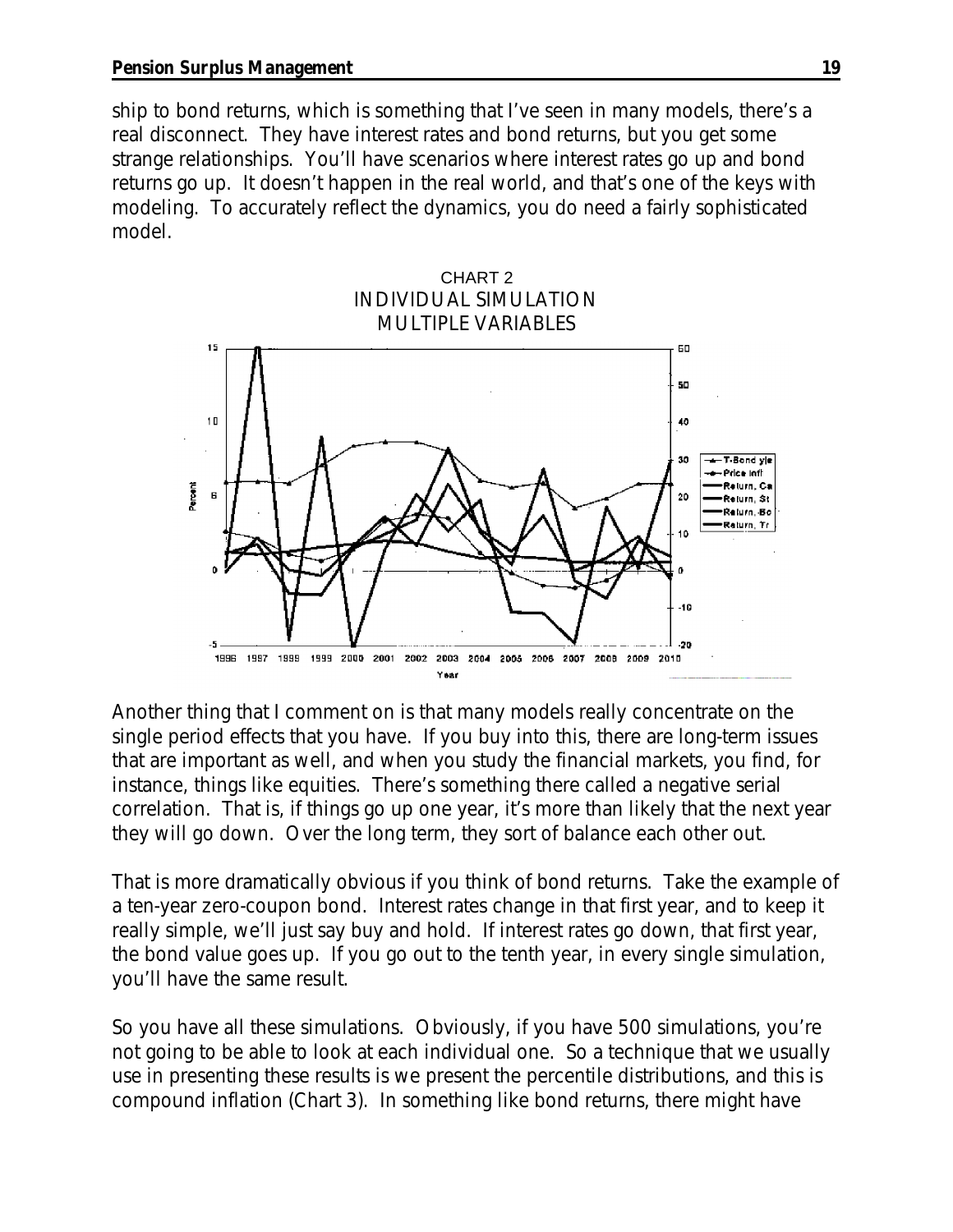been a narrowing effect. With inflation, it actually sort of widens out and stays relatively wide. That's because inflation, unlike bond returns or stock returns, is positively serial correlated. If inflation starts to go up, it's more likely to stay up. If inflation goes up one year, your best expectation for the next year is not that it will not be lower. I think it's going to stay high.



CHART 3 COMPOUND RETURNS

The percentile distributions plotted in Chart 4 are the 90th, the 75th, 50th, 25th, and the 10th. If I have 500 scenarios, the 10% is the level at which 10% of them are below that level and 90% are above. So on 500 simulations that means 50 of them are below and 450 are above. It's similar to the other things.

One of the things that I think is readily apparent to anyone who's heavily involved in the pension financing situation is it's not simple. We have expense methodology and funding methodology. I went to the minimum funding contribution session at this meeting; stunningly complex stuff. You have the PBGC issue. You have a bunch of different stakeholders. You have the plan sponsor and the beneficiaries. You have active employees, management, and different time horizons. There are long-term time horizons, and, as John was suggesting, those short-term effects can be very important. All of those different time horizons are important to varying degrees. There are quite a wide range of asset classes. There's different kinds of tactical choices. Contributions can have a significant influence.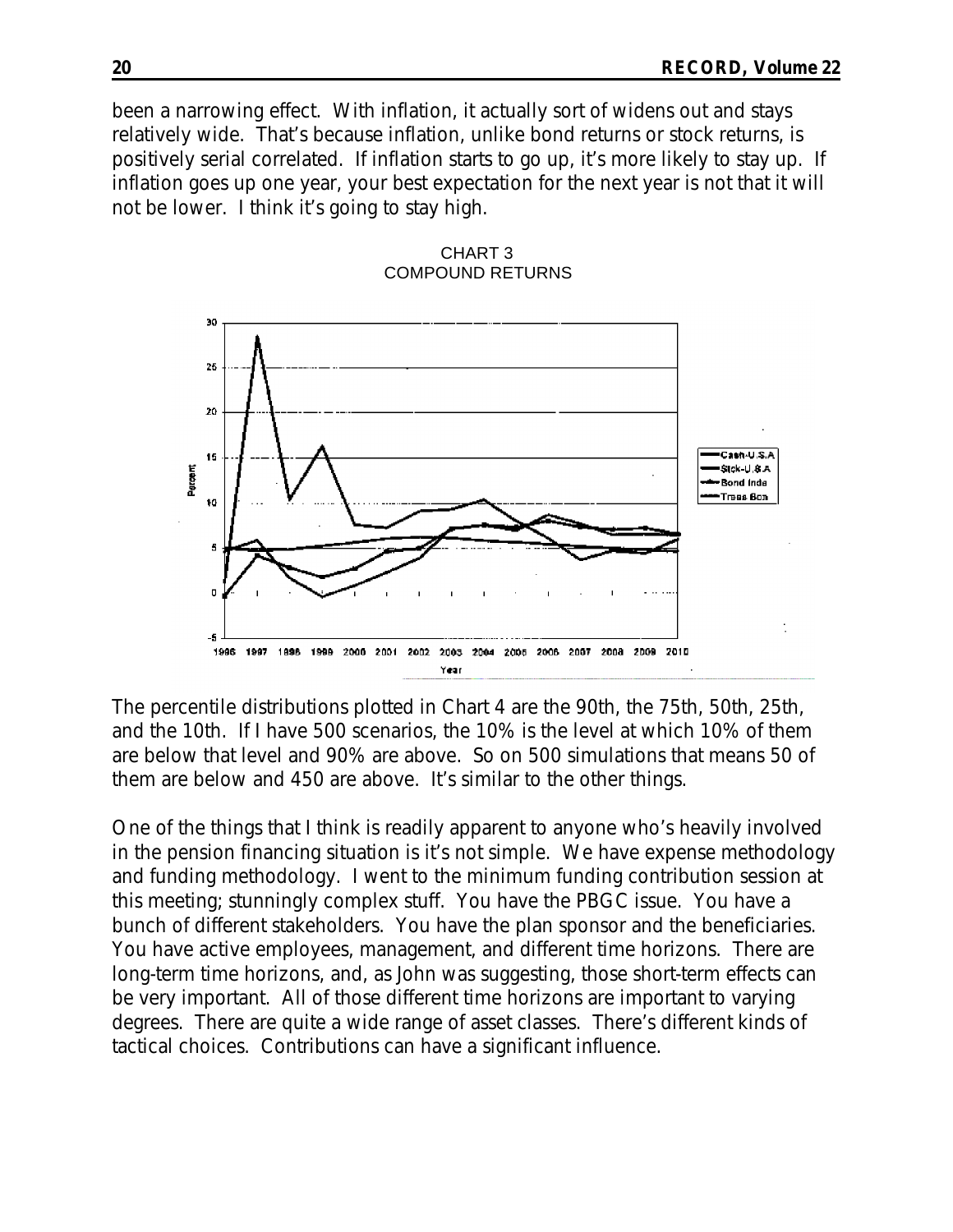

CHART 4 U.S. PRICE INFLATION (COMPOUND)

Trying to figure out what it is you're trying to do is not an easy task. How would simulations help that? You might say funded ratios are important, and pension expense is important. Contributions over five years are important. They all are important. Some things are more important than others. What you can do is start with what are we doing currently, and project that out and see what happens to these different things.

And one of the things that I've found is that when you do that, certain things become more important. You look at it and you say, a funded ratio is important, but the regulatory requirements mean that usually that's not a great issue because of funding requirements. It depends on the situation. And maybe you look at it and you look at pension expense and you see that maybe it's not so much the absolute level—it's the change from year to year that's very important.

I'm not going to tell you what the right answer is, but I'm just trying to give you that sense of creating these projections and looking at actual results. Sometimes you get a much clearer understanding of what it is you're trying to achieve. I'm not saying that if you do this, all of a sudden the light will go on and it will be clear, but it does give you that stronger understanding of the situation, and I think that's quite a useful element.

Now you think you have figured out what it is that you're trying to do. Then you get to determining what kind of a strategy does the best job of achieving that So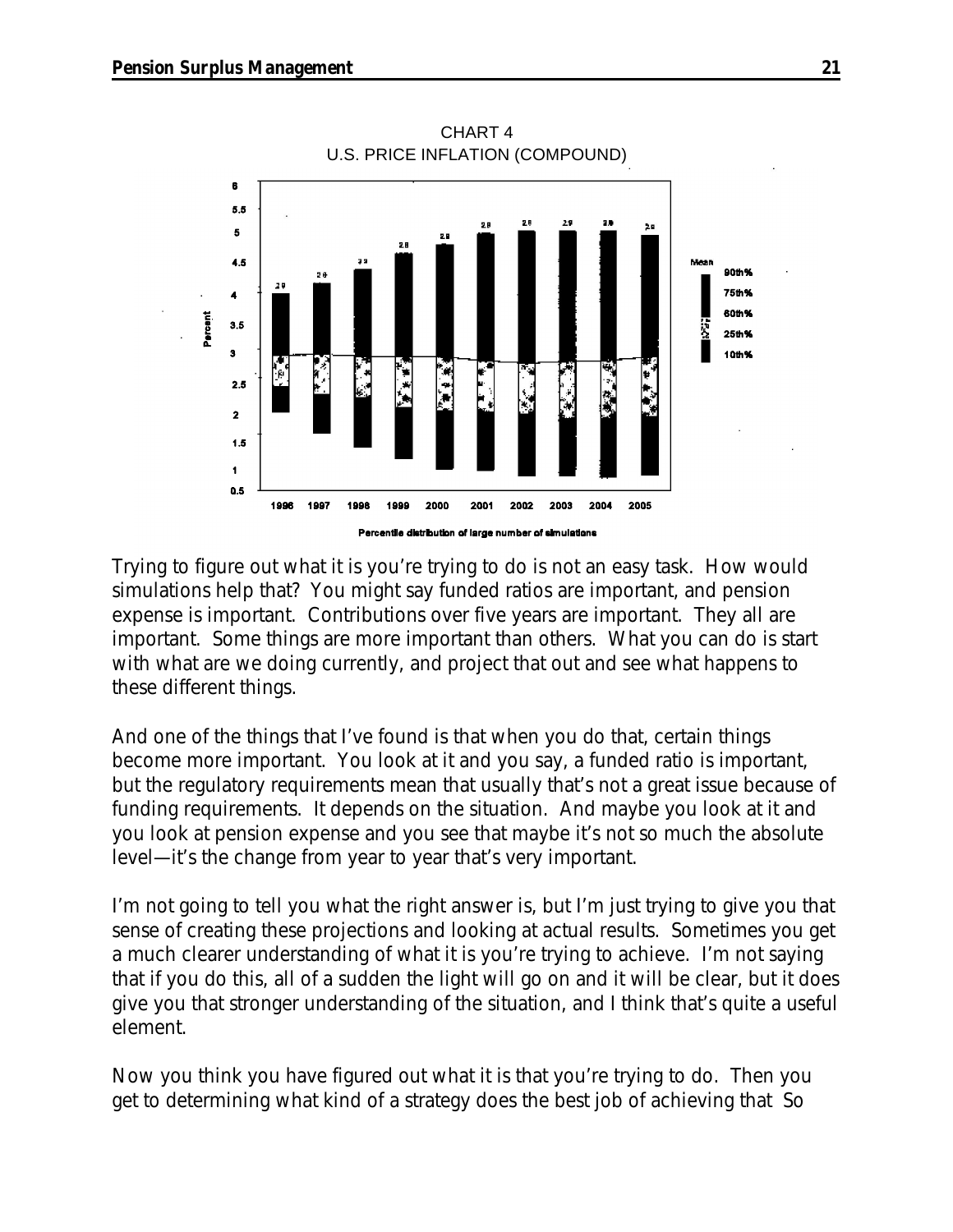there has been some illusions to the efficient frontier concept, and I'm sure we've all heard it. Chart 5 is a basic efficient frontier. This is a five-year time frame with nominal expected return as the reward measure and standard deviation as a risk measure.



Standard Deviation

For those of you who are not aware, the efficient frontier is that set of portfolios that have the greatest level of reward for any level of risk. So there is no strategy within those that you've considered that's above this line and that's going to offer a higher reward at a given risk level.

But one thing I don't think many people realize is that there's not just one efficient frontier. That efficient frontier from an asset/liability basis can be very different than those from an asset-only basis (Chart 6). I took ABO surplus (market value of assets less the ABO liability), the expected level, and the standard deviation of that as my risk and reward for an asset/liability context. You have a number of them. You can use different time horizons to different elements. I plotted those ten portfolios from my asset-only efficient frontier. You see my lowest risk, the asset-only portfolio is just horrible. It has a much higher level of risk than any of the considered asset/liability efficient frontier portfolios, and certainly a considerably lower reward.

The term of the bonds can play a heavy influence there. Different perspectives give you different answers. An efficient frontier is not a single concept. There are many different ways you can interpret it.

If you can stay away from abstract notions, it really helps to understand the situation. And for me, understanding the dynamics is the most important thing that you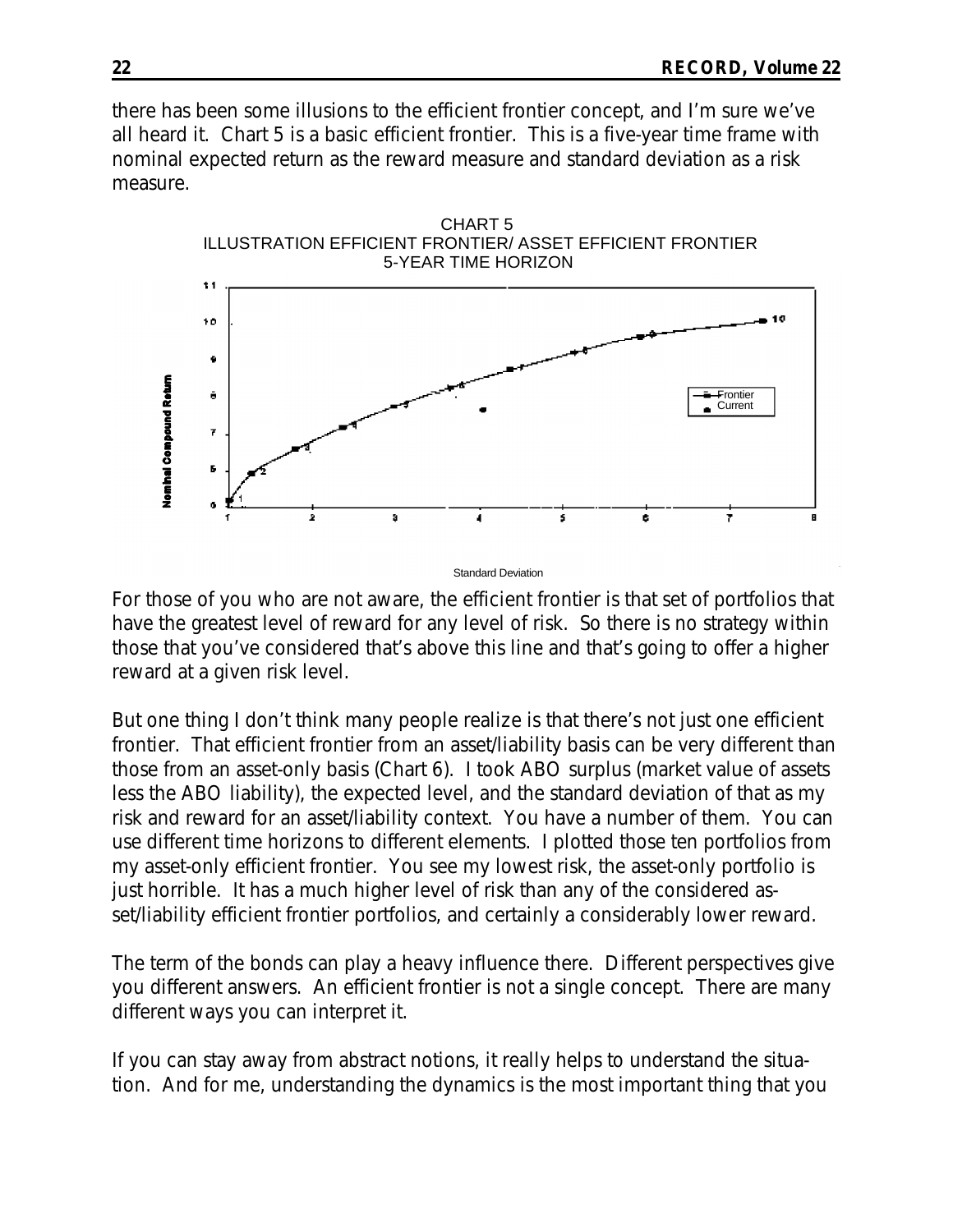can achieve with this type of an approach. That better understanding means I understand why long bonds will help me, so I'm going to go with that kind of strategy. But, yes, if effectively used, it's great. I don't tend to use that though.





I think there's a session tomorrow that talks about different risk measures. One of the great things about simulations is that if you have 500 simulations, you can be as creative as you want to be to break down the results. You can look at different kinds of downside risks because you just got the simulations. You can pry it apart any way you like, and then sort of achieve that understanding.

Let me close by commenting on a couple of other issues about simulation. You can't underestimate the importance of the model construction. Just any old model is not the right thing to use. So you want to make sure you understand the model that you're using. That's important so that you can understand the weaknesses of that model. Any model is just a model. It is not a perfect reflection of reality; it certainly doesn't reflect all the potential issues. You want to understand that model to be able to use it effectively.

The different assumptions you make about different asset classes can have a very large impact. If you believe stock returns are going to be, on average, 4% higher than a bond index, that's going to have an impact on your analytical results, and you can't underestimate that issue. The thing I love about simulations is you have enormous flexibility. You can be as creative as you possibly want to be.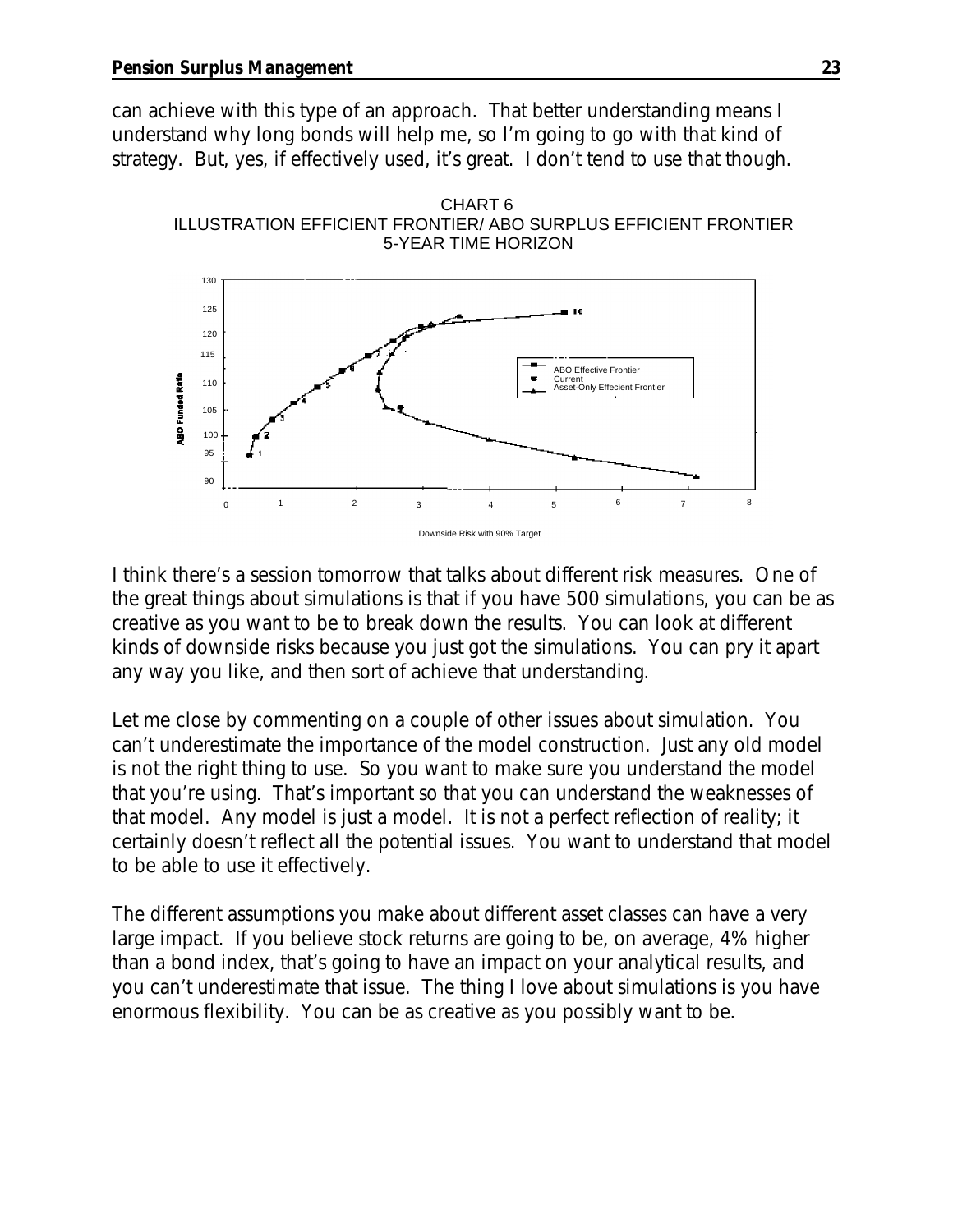You should be able to use the model and say, "I've used this model and I better understand my situation, and that understanding has led me to this stronger decision."

**From the Floor:** Much of this seems to perceive the assumption that companies are interested in absolute measures of risk. I deal with different companies and one of them in particular doesn't fixate at all on the volatility of the contributions. It looks at how that compares to other companies in its business. You end up with an analysis that says, if you want to stabilize the contribution or the expense, you go and buy many bonds. But what you've done is stabilize it from absolute terms. If the stock market then does well in your industry, you have the highest pension cost. And the company doesn't have an easy time dealing with that. It doesn't have an easy time deciding what it is trying to accomplish. Is that common? Do other people have to deal with that?

**Mr. Love:** There's a couple of things. One, you might ask Bill Quinn at American Airlines. AMR is one of the few companies in the land that is really doing ALM with a vengeance. It, therefore, looks very different than its competitors when their results are compared. This is human nature. There's the asymmetry of penalties and rewards in real life. If you lose money the same way everybody else lost money, your job is secure. If you lost money and nobody else did what you did, your job is not so secure.

I remember giving testimony in California one time. I said that there's two kinds of right. There's a right for my institution, and there's a right for my career. And it seems to me that one of the principal functions of any board of directors is to make sure that the two are the same. But in real life, they're not enough. But that's a real board of directors function. If you're ever on a board, you want to go through your organization line by line, person by person and say, is this person's career risk incentives going in the same direction as the stockholders? And if it's not, then you must do something about it. If they were, then you would do things correctly. But you wind up with this other problem because people are playing golf with their buddy and if they did something different than their buddy, and everybody else did something, they're under a lot of pressure.

**From the Floor:** I don't understand that. It's not fair that the board would say we don't care how our costs compare to our competitors. Our main concern is that we have a stable cost even if it stays at a higher level than our competitors.

**Mr. Love:** Well, I would accept that as an objective function if it were linked all the way through to the ability for me to price my products competitively. That's the real concern that must be underlying that concern if it's a real legitimate one. And that is if we all lose money together or make money together, our prices will stay in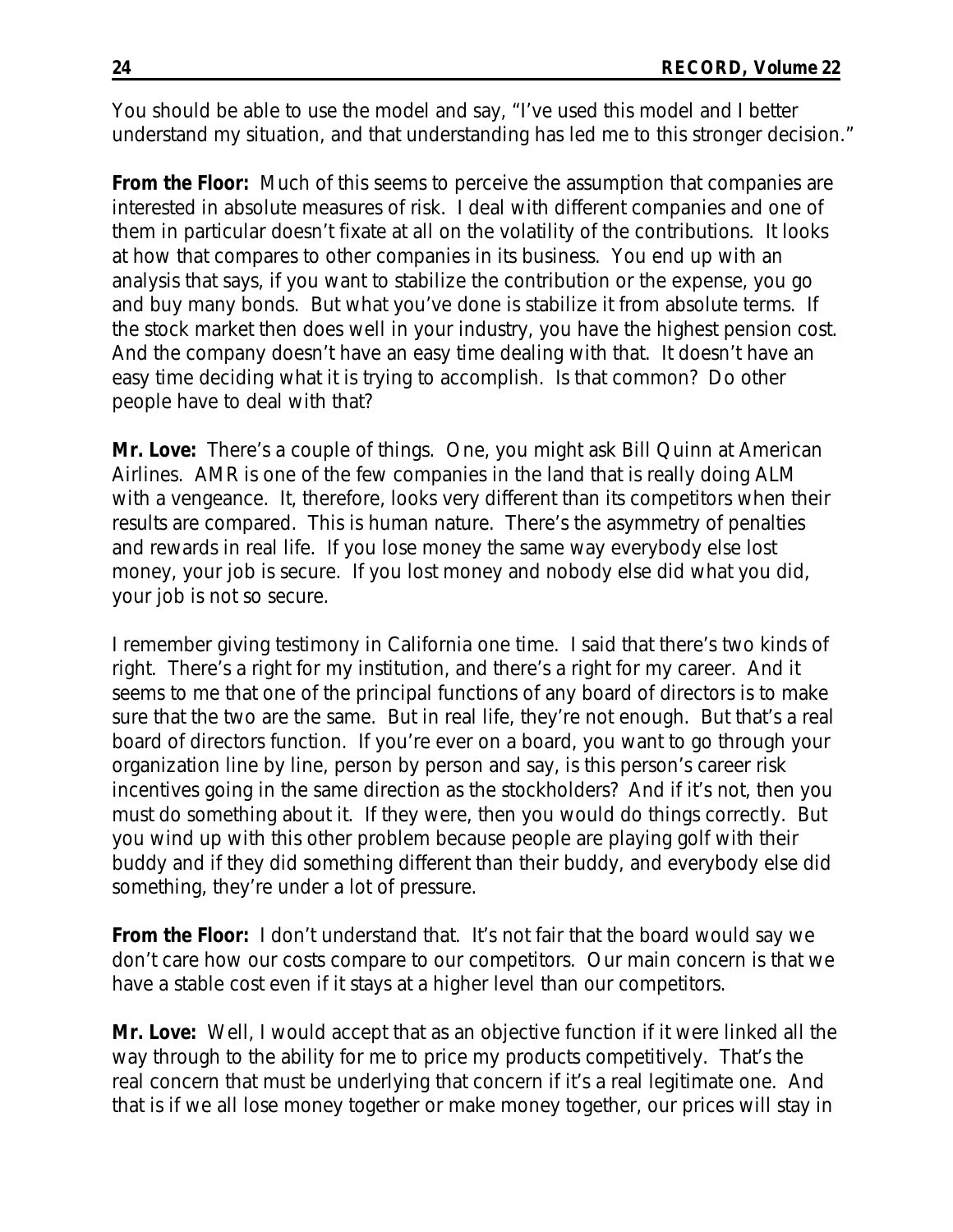line. But what I can't afford is for people to take all the business away because I can't price my product competitively against them. So that may be a legitimate concern as well. It should be couched in those terms. Why do you want to be the same as everybody else? What are the economic reasons?

**Mr. Thorlacius:** I would agree with that comment; that it is a real concern. Maybe the result that you reach is a deviation away from the industry that doesn't take you to the level that your analysis might suggest because of those very real world concerns. You do have to reflect that. You can't get away from that. You can sort of try to make progress to change that situation, but, yes, I think you have to consider it.

**From the Floor:** What do you do, if anything, to try to ensure that the assumptions are consistent with market pricing of assets at the time you're running the model?

**Mr. Thorlacius:** The question was, when you run the models, what kind of steps do you take? And I think you're directing that question to me. To ensure that the pricing is consistent with current market levels, our modeling system actually allows you to directly input current levels of interest rates as the starting point. We directly reflect things like dividend yields and the equity market, current exchange rate, and imbalances based on purchase power parity levels. So we do try to reflect those issues.

The difficulty with that, however, is when you start reflecting those kinds of issues, you get into a real assumption-setting issue in terms of whether, for instance, you put in interest rates that reflect a very steep interest rate curve and you assume that; long-term interest rates would stay at that kind of level, then you're really putting in an assumption that says long-term bonds are relatively attractive to lower-term bonds. So then you can sort of move away and you can say that maybe in the long term we'd have a different assumption.

No matter what you do, your judgment is going to be reflected in that. I think that the way that you approach that is you have to be aware of what it is that you're trying to accomplish in a given set of analysis. If what you're trying to do is develop a policy, then you want to try to develop a set of assumptions that have expectations where the spread between the returns of different asset classes are what you might call normative where you're not reflecting great differences. That's another one of the complicating issues in this kind of analysis.

**From the Floor:** You need to make sure as part of those assumptions that you don't become a market, but put in dividend ratios to make the market look overpriced.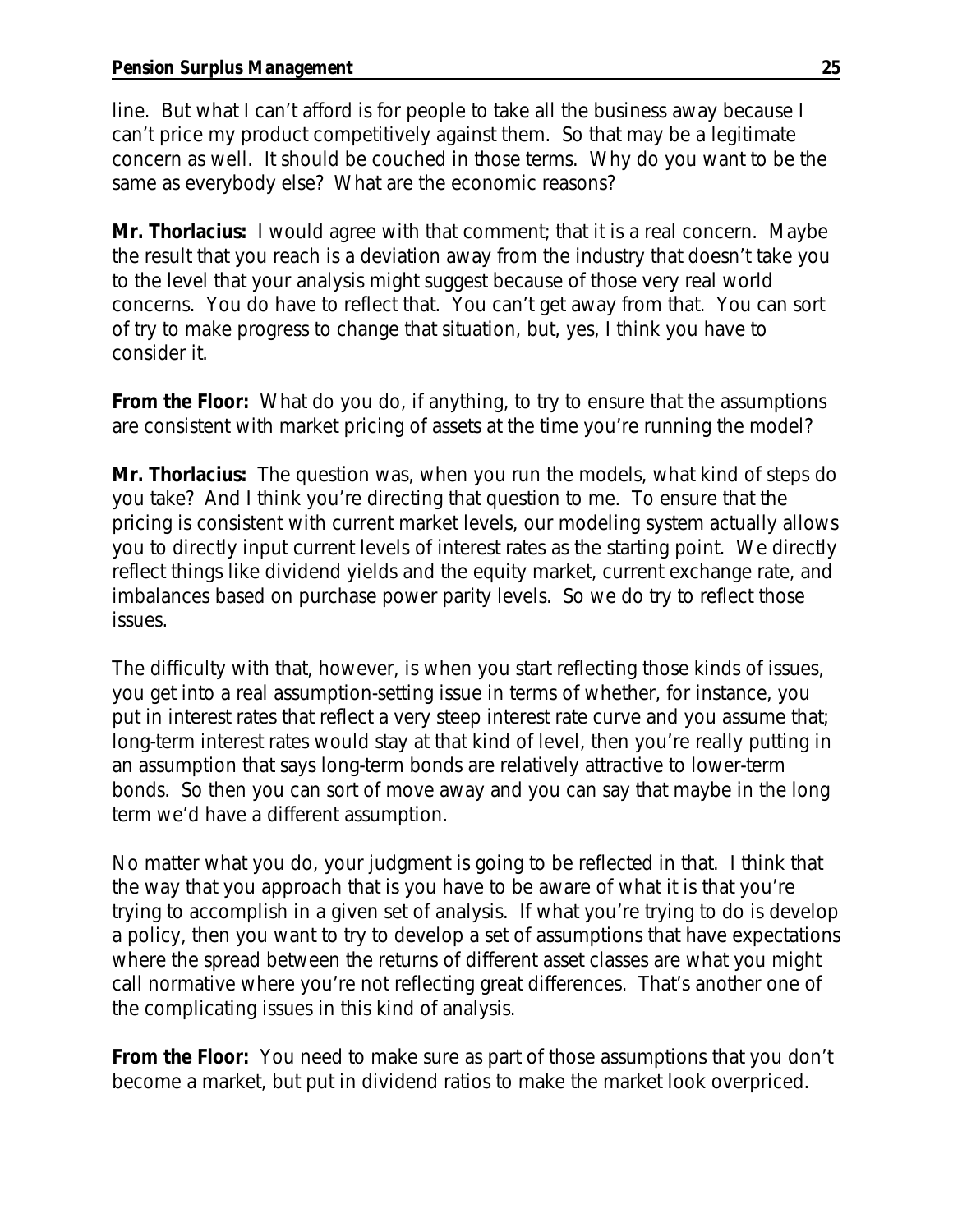You told the model already that you think you know the stock market is going to go down.

**Mr. Thorlacius:** The gentleman was pointing out that one of the troubles that you have if you're getting sophisticated with your model is your model is going to potentially tell you to make tactical choices. For any of you who have used models or done this kind of analysis, one of the things that you find is a higher expected reward at any significant level is just a big hammer, and it drives its way through and that pushes those kind of choices.

You have to be aware of what you're trying to do and think in a given situation if you do really want to make tactical choices. The other thing that you want to be aware of in a pension fund situation is do you have the management staff to support those choices. You don't want to make a tactical choice right now and then just leave that tactical choice there because you don't have the ability to revise that three or six months or a year later. You must be aware of that type of an issue.

**From the Floor:** Maybe three years down the road you'll have a major switch in your asset allocation. I've not seen any of these asset/liability models that take that into consideration, but then, that is exactly how the real world works. Is that a major problem?

**Mr. Thorlacius:** In regards to John Sweeney's situation with USF&G, there was a transition from a strategy of having 20% equity at first to 50% equity later. It would be unlikely, and you wouldn't have reflected that change early on. Is that a great problem?

**Mr. Sweeney:** Yes. It's interesting because the question is timely and related to what Doug was saying we sort of did. It came out of the strategy itself. Last year we were 80% bonds. Our liability duration was in the range of 10.5–11. Our bonds were 13 duration. We had a spectacular year. I didn't do the numbers on it, but it was very good. So we didn't have the problem, and we look much better.

In fact, we corrected and made some switches at that point. We did a major new study because we felt that there was a major difference in where we were at the end of 1995 vis-a-vis where we were at the end of 1992. In all these cases, when you're doing a two-to-five year, or a three-to-five year strategy, you can assume that answer stays correct for that entire time frame. Things change within the organization, as ours did. You must go back and look at those assumptions and figure out whether or not they are relevant to the original strategy.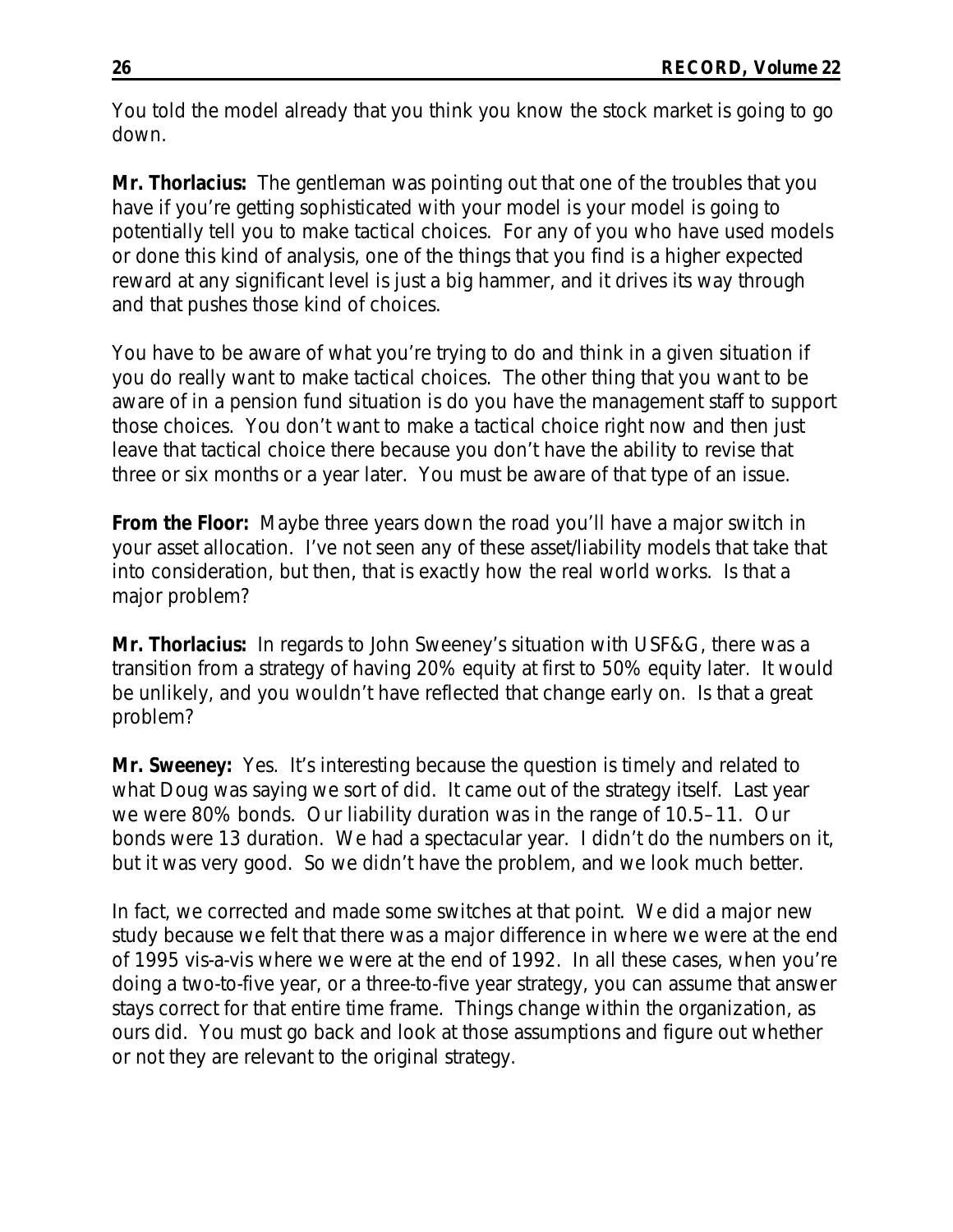**From the Floor:** But that wasn't quite my point. It should have been considered that you would be changing your strategy two years later. I've never seen a model that does that. And that gives you a different answer than it did originally.

**Mr. Sweeney:** Yes. The models that are multiperiod have the ability to adjust the mix based on your wealth changes. So, in this case, the wealth—the surplus increased so it would be natural to move up the efficient frontier. And the more accurate methods take that into account. Rather than fixing a mix period by period, it's sort of fix-mix strategy. In a decision-tree context or scenario-tree context, allow the mix to change based on your surplus.

And that, certainly, is what the Russell and a number of other models do; take that into account. However, that is a bit speculative in some ways. It's much more complicated to solve the problem than to deal with a dynamically balanced mix where you're adjusting what you want to be and whether you want to take into account that realistic aspect.

**Mr. Thorlacius:** In a perfect world, you would reflect those issues. And with our kind of model, my experiences have been that we very rarely have tried to do that. It just makes the thing so complex. There are so many different things that could happen. You just can't possibly anticipate all of them. One of the examples that I like for that is actually in individual retirement planning. Does anybody contemplate the fact that they might get divorced and have to give away half of what they have?

**From the Floor:** Is there a rough rule of thumb as to the size of the pension fund where studies like this make sense? The second question is, how often do you do these studies? Is there a rule of thumb on what could be the three to five year? Or is it adopted as circumstances change?

**Mr. Thorlacius:** John, is there a rule of thumb about how large the fund should be before it becomes worth doing a great deal of analysis? Second, how often might you want to redo the analysis to reflect changing considerations? Maybe I could ask John to comment on that from his perspective, and then I'll offer some observations of my own.

**Mr. Sweeney:** In our own work, and this is more on the insurance side, we use a \$100 million level. We know we can't do anything less than a \$100 million level. We can't do the optimal, if you will, so we use that as our benchmark. I don't know about the pension area. It's probably similar.